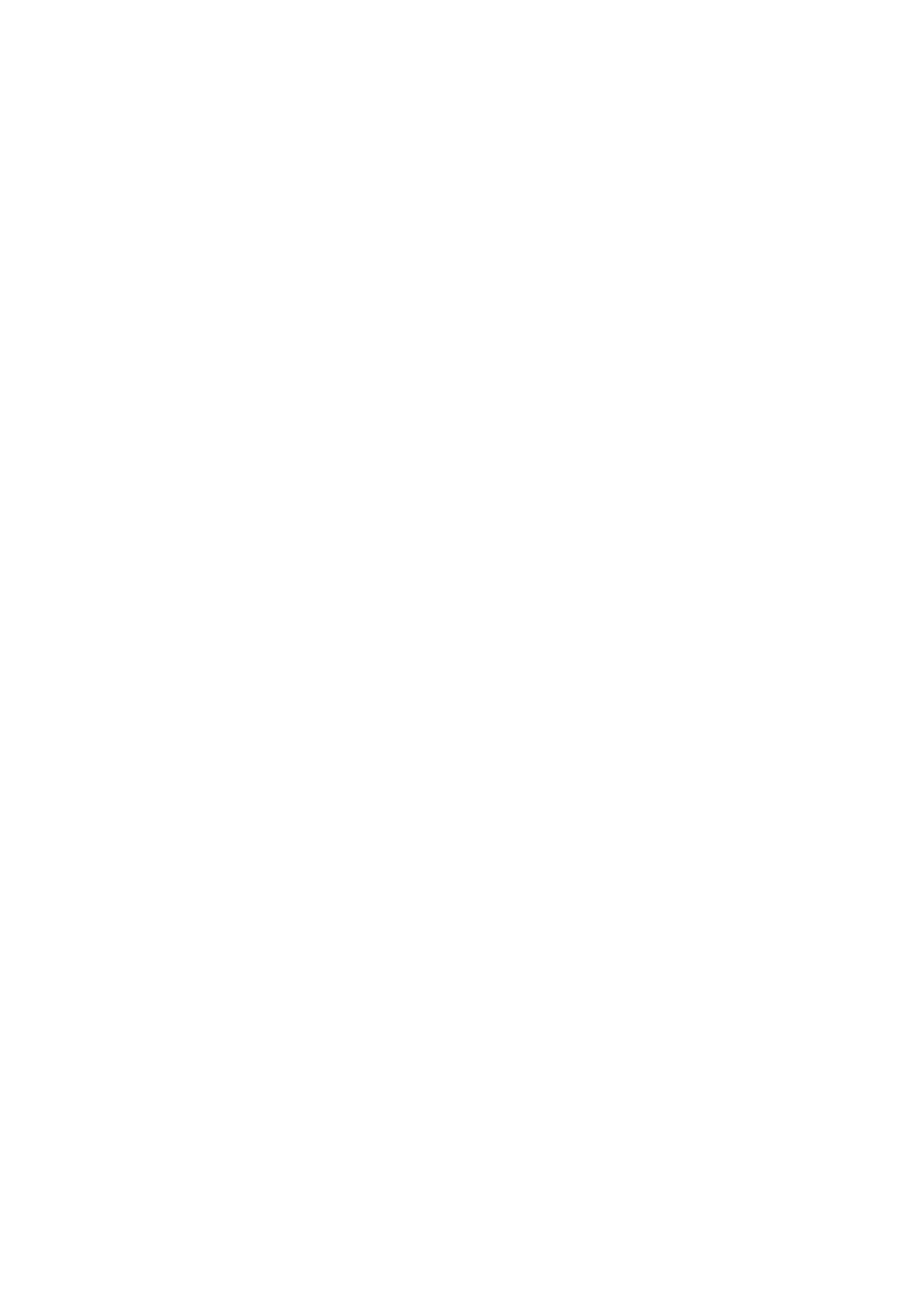# **Contents**

| <b>Section</b> |                                                                                                                                                  | Page |
|----------------|--------------------------------------------------------------------------------------------------------------------------------------------------|------|
| 1              | Introduction and background                                                                                                                      |      |
| $\overline{2}$ | Detailed summary of research used to identify prototype good<br>practice design guides for easy to use domestic digital television<br>equipment  | 4    |
| 3              | Prototype good practice design checklist: user interface design<br>for digital television receivers                                              | 11   |
| 4              | Prototype good practice design checklist: easy to use set-up<br>and connection instructions for digital terrestrial television set-<br>top boxes | 16   |
| Annex          |                                                                                                                                                  | Page |
|                | Publications from this research                                                                                                                  | 20   |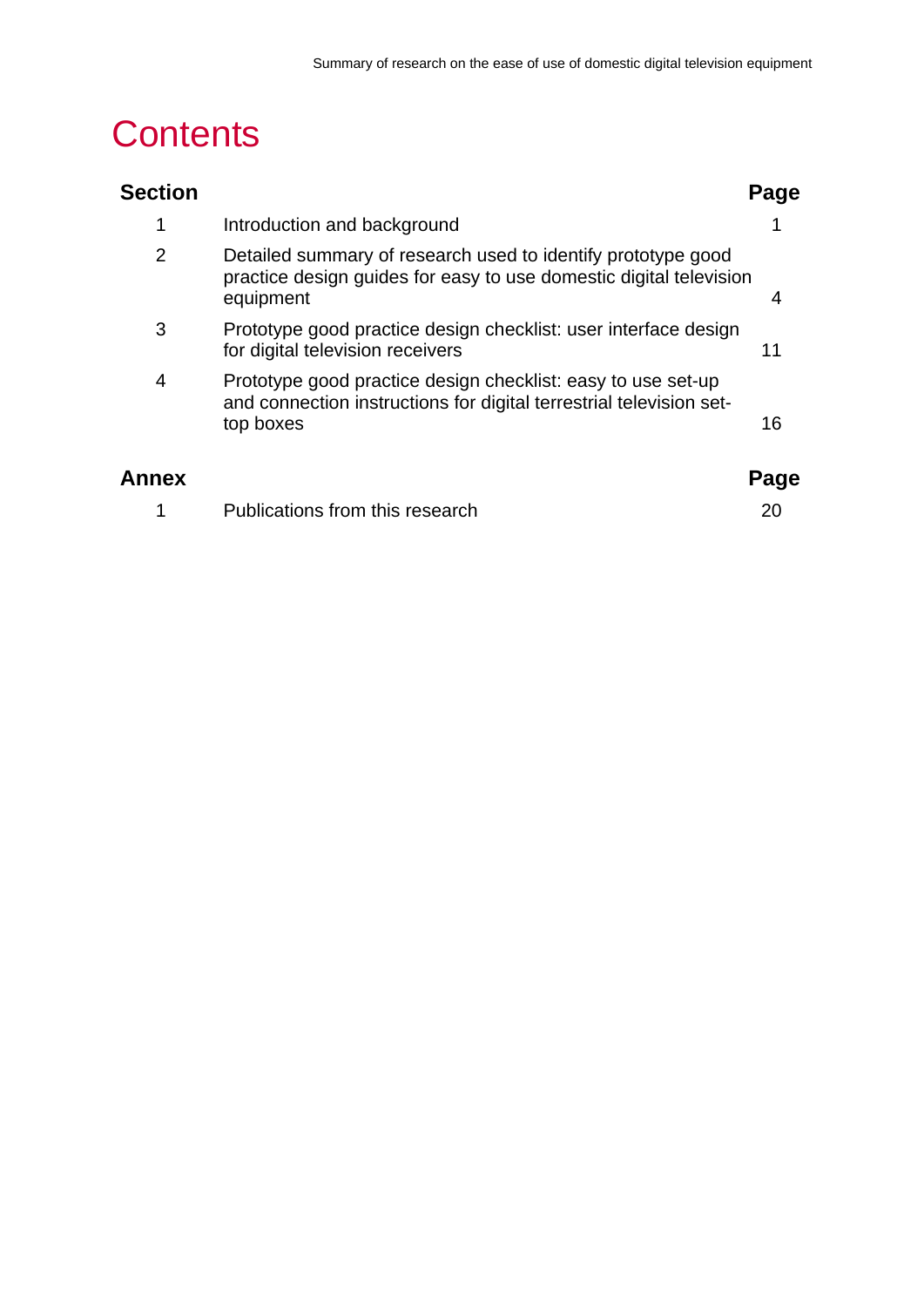# **Section 1**

# Introduction and background

- 1.1 Digital switchover provides the consumer electronics industry with the opportunity to supply new digital television receivers that will bring consumers a wider choice of channels and new interactive services. To help ensure that all consumers, including those currently relying on analogue only television reception, embrace and fully utilise the new digital services it is important that the receiver equipment is easy and convenient to use.
- 1.2 Ofcom has a duty under Section 10 the 2003 Communications Act to promote the development and availability of easy to use consumer equipment, and this report provides a summary of the research conducted by the ITC and Ofcom over the last three years on digital television receiver equipment usability. The intention of this report is provide background information on equipment usability for stakeholders involved in the practical management and implementation of digital switchover, including Digital UK, equipment manufacturers, and broadcasters. Ofcom does not plan to conduct further research in this area but it is willing to provide additional information and insights gained from the research if required.
- 1.3 This report describes recent user and expert evaluations of available digital television products and services which has informed the development of two prototype checklists for:
	- 1.3.1 the design of easy to use digital television receiver equipment including onscreen guides and remote controls; and
	- 1.3.2 the provision of easy to use installation and set-up instructions for digital terrestrial television receivers.
- 1.4 The objective of these checklists, which are reproduced in full in sections 3 and 4 of this report, is to provide an informed starting point for equipment manufacturers to develop and refine their own good practice design guidelines for digital television receiver products and services. Whilst these checklists have been developed on a technology neutral basis, and are potentially applicable to all digital television platforms, they are expected to be of most use for the Digital Terrestrial Television (DTT) platform where there is greater scope for variability between the user interfaces and equipment usability provided by different equipment manufacturers. These reasons for the greater receiver equipment variability on the DTT platform compared with satellite, cable and broadband IPTV services are described below:
	- 1.4.1 Free-to-view and/or subscription digital television services are available in the UK via satellite, cable, terrestrial and broadband. Currently, there is a single television platform operator in respect of digital satellite, each cable network and each IPTV broadband network. As a consequence, these operators control the design and supply of the equipment used to receive the service, the installation of the equipment, and the look and feel of technical services, such as electronic programme guides, provided to endusers.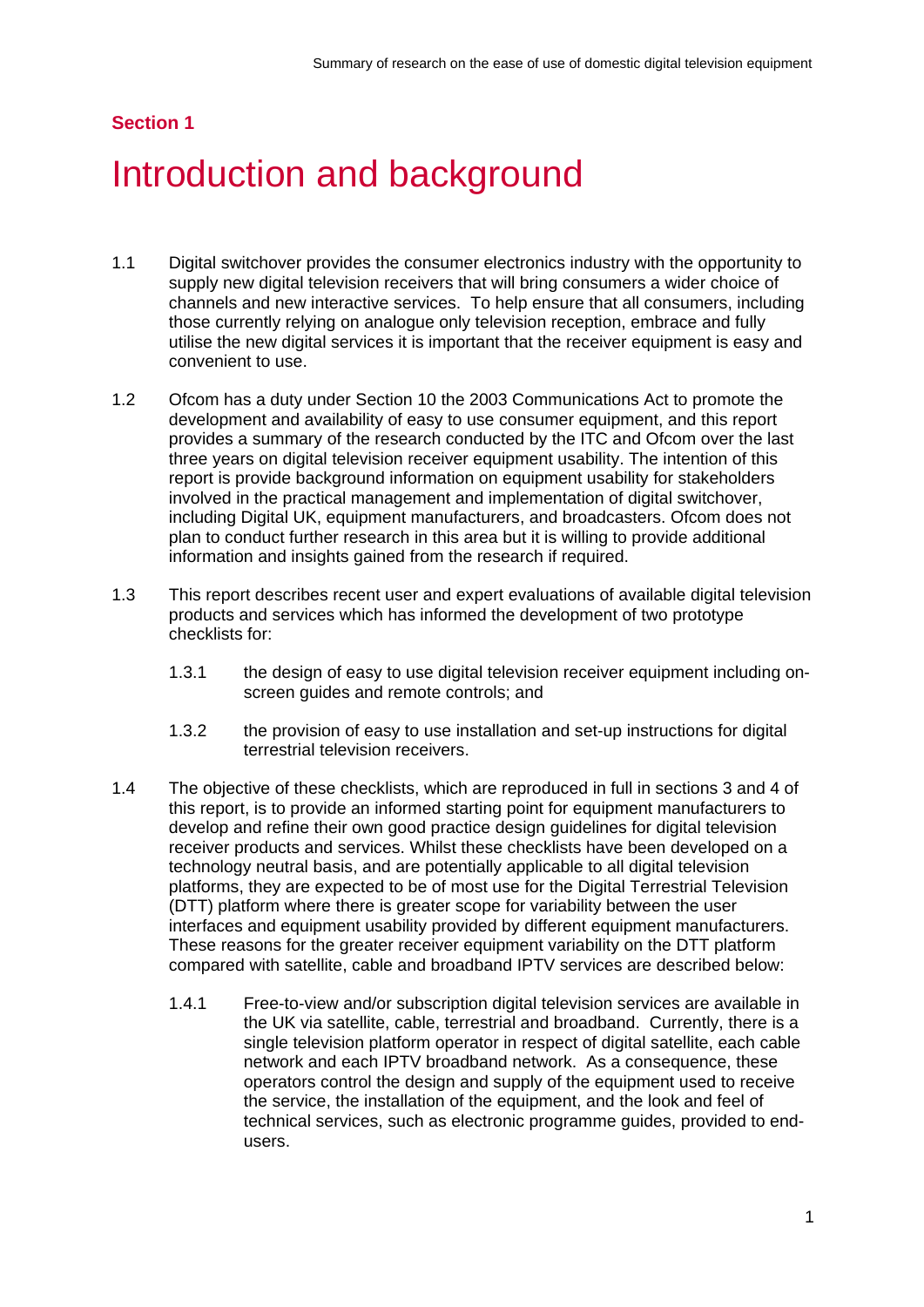- 1.4.2 In contrast, no single entity controls the digital terrestrial television (DTT) platform. ("Freeview" is an umbrella brand used to market existing DTT services.) Consumers have a range of receiver devices which they can chose to purchase and install themselves in order to receive DTT broadcasts. As a result, there is substantially more variation in the look and feel of the user interface (including the layout of the on-screen display and remote control) within the DTT market.
- 1.4.3 Operators which control their own platforms can more easily incorporate well designed user interfaces, because they control the whole system design. They are also more likely to reap the benefits of good usability - an improved experience for the consumer leads to more happy customers, and to reduced support and help-line costs. Such operators supply only a few different types of remote control handset and few, if any, variations of on-screen user interface. This means that it is easy for installers to give well rehearsed tuition to new users, and that help-lines can quickly identify solutions to caller queries because they do not have to spend time finding out what type of handset is being used.
- 1.4.4 Platform operators such as Sky, ntl, Telewest, KiT and HomeChoice have put considerable effort into well-designed user interfaces. In some cases this has extended to easy access to subtitles and audio description, and to recording using hard-disk based recorders. The Sky+ personal video recorder is a case in point; it was reported to be very popular with users for its ease of use in the Go Digital trial, a project that took place in the West Midlands in 2002 that focused on consumer experience of digital television.

### **Figure 1: Sky+ Personal Video Recorder (source: BSkyB)**



- 1.4.5 As the operators of single-operator platforms have full control over the enduser experience on those platforms, the emphasis of the research reported here was largely directed towards DTT receiver equipment. Of course, many of the themes identified can apply to the optimisation of non-DTT digital television products and services.
- 1.5 Earlier research conducted between 2001 and 2003 by the Independent Television Commission identified that improvements to the ease of use of domestic digital television equipment could make digital television services more attractive to a much wider range of viewers. The interested reader is referred to two research reports describing this early work.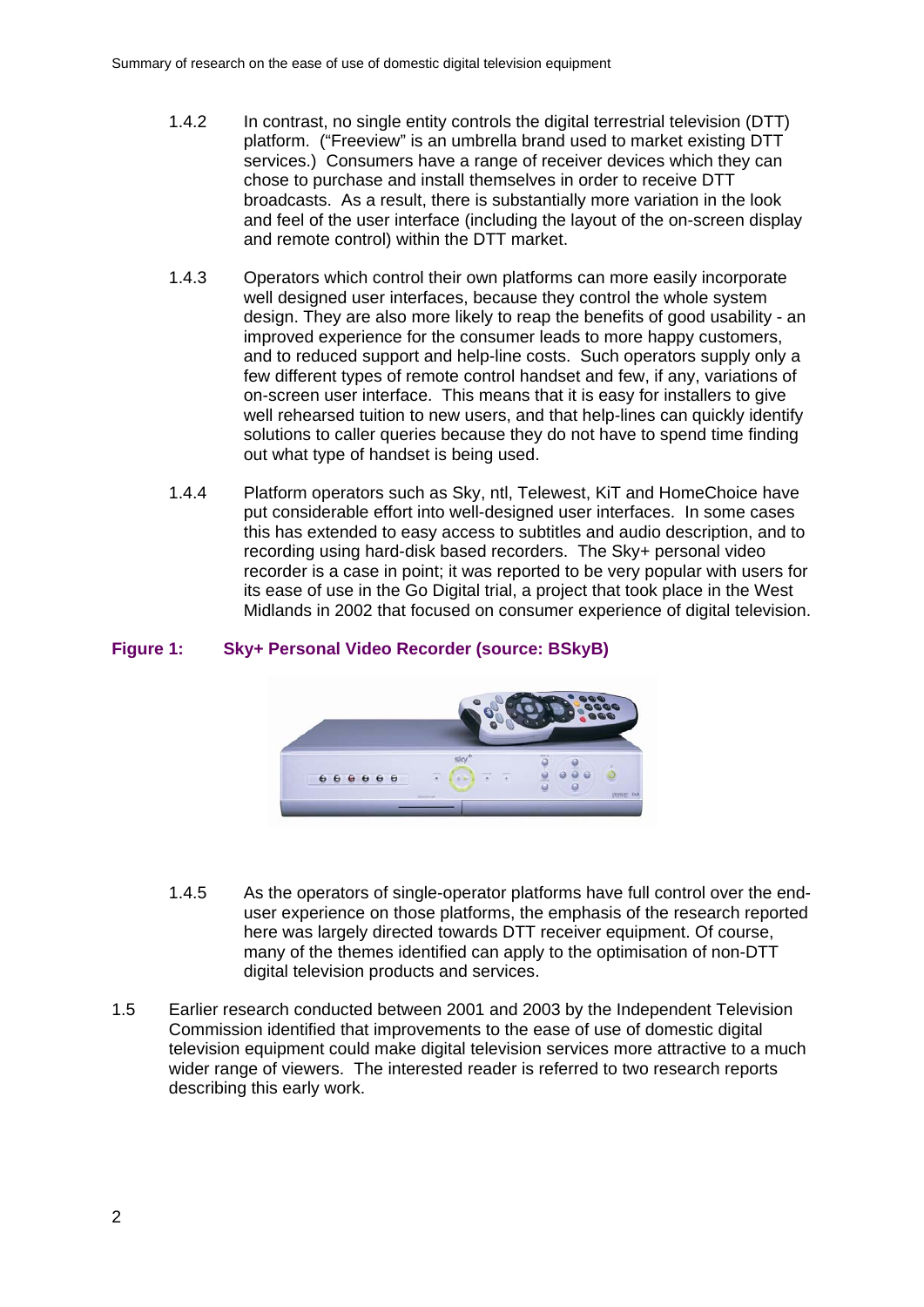- 1.5.1 The first described a study conducted to benchmark public perceptions of the ease of use of different domestic products and services, including digital television<sup>1</sup>.
- 1.5.2 The second described research that identified the consumer groups most likely to benefit from easier to use digital television equipment and services, and the equipment design changes most likely to provide greatest improvements in its ease of use<sup>2</sup>.
- 1.5.3 These two research phases were led by the Independent Television Commission, in a joint initiative named 'Easy TV' in collaboration with the Consumers' Association (Which?) and the Design Council.
- 1.6 Section 2 of this report describes the follow-on research used to develop good practice design checklists for easy to use and easy to set-up domestic digital television equipment. These research activities were conducted in close collaboration with industry, in particular the UK Digital Television Project's Technical Equipment Group, and its DTT converter sub-group TEG-C, the Digital Television Group (DTG) Domestic Systems Group, and the manufacturers' representative body Intellect, to ensure that the focus of the research was of most relevance and use to industry.
- 1.7 In summary, the research described in this report has resulted in identification of two prototype design checklists, one for digital receiver equipment user interface design and one for receiver equipment installation and set-up instructions. The purpose of these checklists is to provide an informed starting point for equipment manufacturers to refine and develop their own good practice guidelines. Whilst the research was conducted on a technology neutral basis these checklists (provided in full in section 3 and 4 of this report) are expected to be of most use for the DTT platform where there is currently a wide variability in consumer equipment user interfaces and set-up instructions provided by different equipment manufacturers.

 $1$  ITC-UsE - Ease of use and knowledge of digital and interactive television: Results (Easy TV 2001 Research Report) ITC (December, 2001; research conducted by i2 media research). Available online: http://www.ofcom.org.uk/static/archive/itc/uploads/UsE\_report.pdf <sup>2</sup>

<sup>&</sup>lt;sup>2</sup> Easy TV 2002 Research Report (ITC-MaTE): ITC, Consumers' Association, Design Council (7 January, 2003; research conducted i2 media research and ITS Research and Testing Centre). Easy TV 2002 Research Report (ITC-MaTE). Available online from:

http://www.which.net/campaigns/other/communications/0301easytv.pdf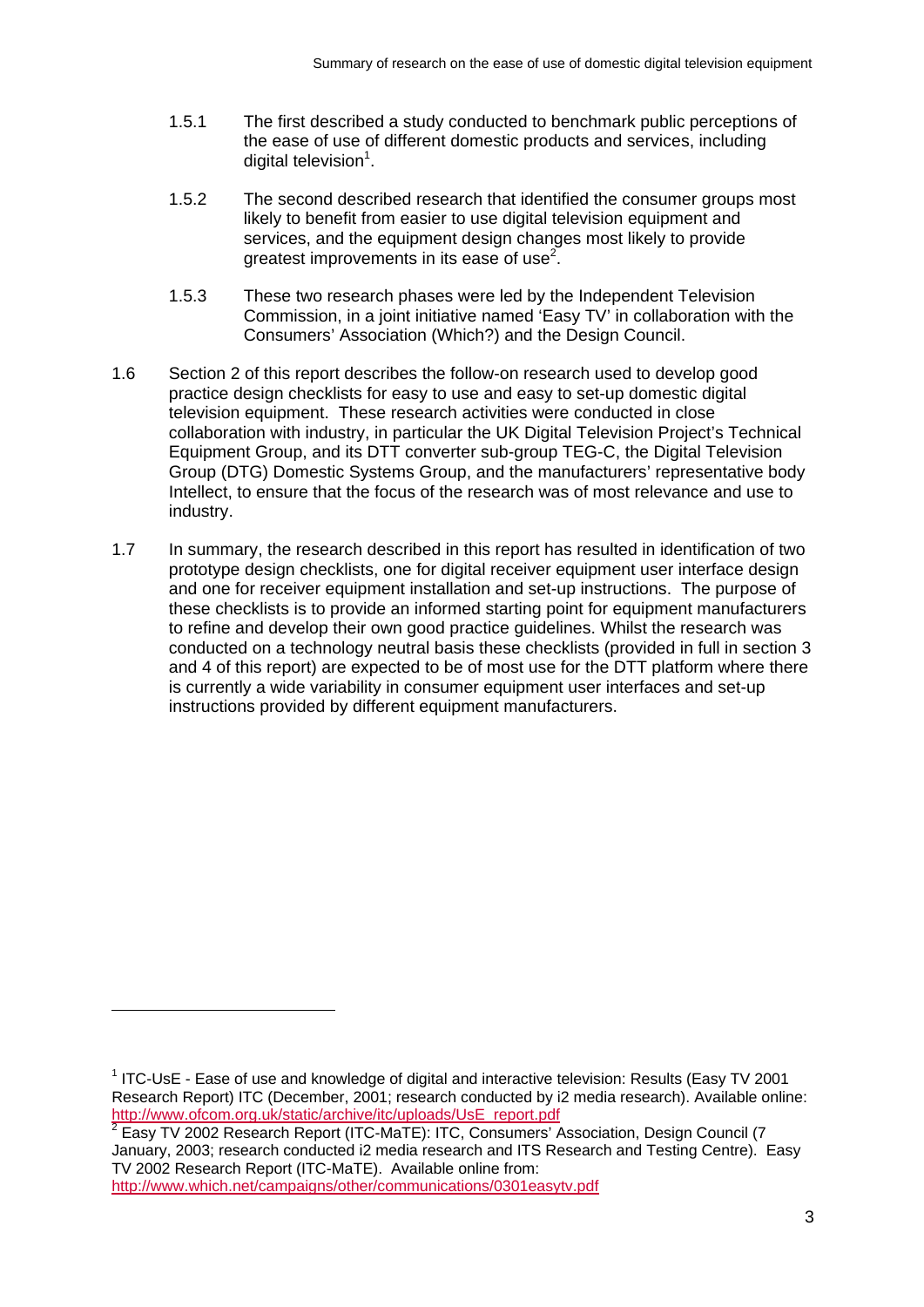# **Section 2**

# Detailed summary of research used to identify prototype good practice design guides for easy to use domestic digital television equipment

### **Introduction**

- 2.1 The research described here utilised carefully piloted multi-method research approaches, providing efficient, cost-effective and reliable results focussed on two main themes:
	- 2.1.1 the development of prototype checklists identifying good design practice for easy to use domestic digital television equipment which included:
		- the identification of intuitive, easy to understand remote control button labels for a range of functions available with digital terrestrial television<sup>3</sup>, and
		- the identification of good practice in self-installation and connection instructions for digital terrestrial television
	- 2.1.2 an evaluation of the ease of use of early DTT personal video recorders
- 2.2 This work was conducted in close cooperation with industry, in particular the Digital Television Action Plan, the Digital Television Project's Technical Equipment Group, and its DTT converter sub-group TEG-C, the Digital Television Group (DTG) Domestic Systems Group, and the manufacturers' representative body Intellect.

# **Development of Design Checklist**

2.3 Having identified through earlier research conducted by the ITC a range of key design elements for easy to use domestic digital television equipment, a literature review was conducted to understand the range of abilities and key human factors characteristics of the UK population. The literature review helped to identify how many people might benefit from optimisation of the design elements identified in earlier research, and how good design practice had the capacity to improve the ease of use of digital television equipment. The main output of this work was a prototype design checklist for easy to use domestic digital television equipment, first published by the ITC in 2003. The checklist was designed as a living document. As such, it has been reviewed within both academic and industrial contexts on a regular basis since its initial development, in the light of published research results.

 $3$  As described in Section 1, because they are provided by operators which control their own platforms, giving full installation and customer support, digital satellite and cable services were not included in this research activity.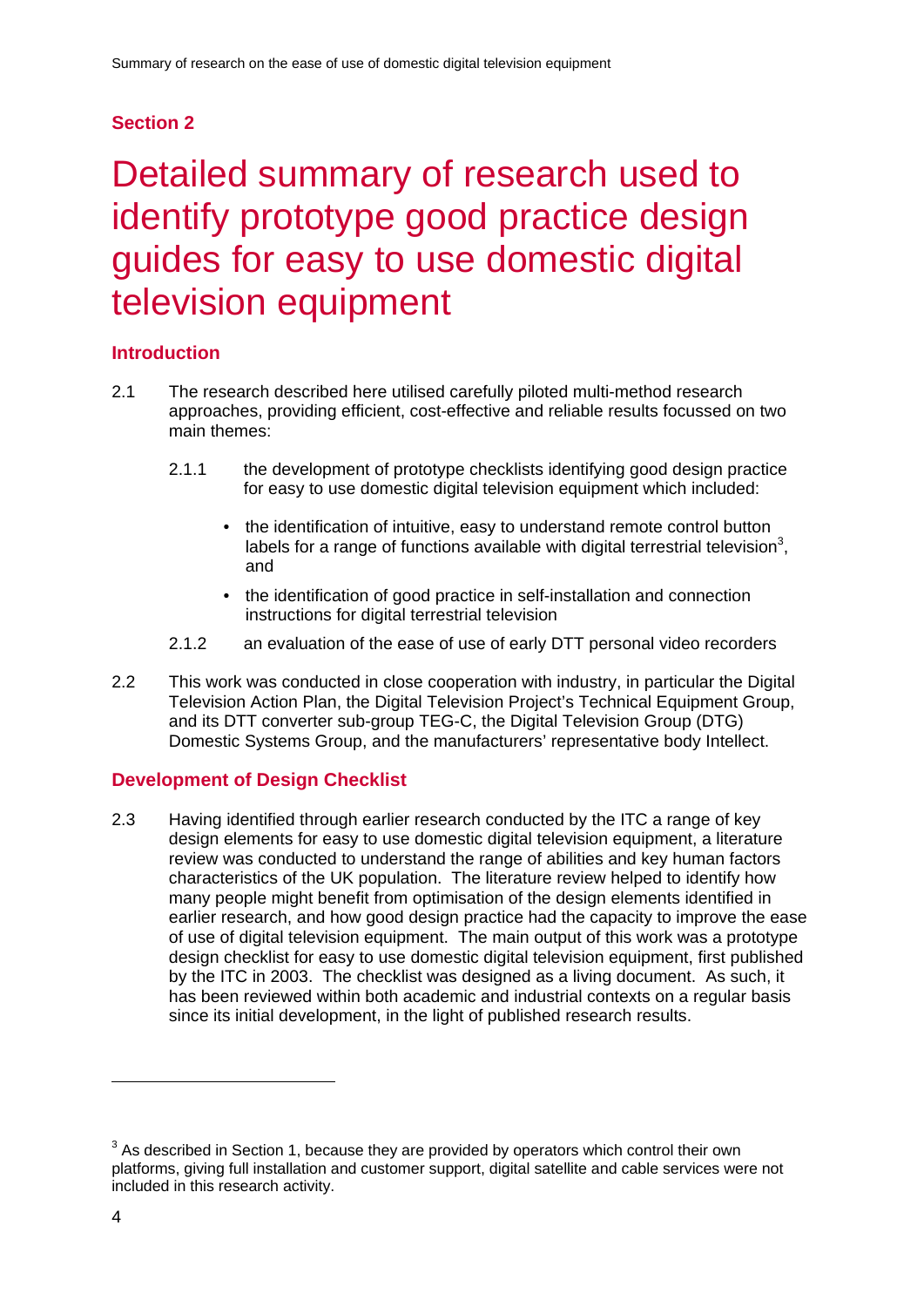#### **Identification of intuitive, easy to understand remote control button labels**

#### **Objectives, methods and samples**

- 2.4 The objective of this activity was to identify for DTT equipment design and development teams the terms most readily understood by a range of typical viewers for common functions available on DTT. The nine functions investigated within the research were specified by ITC in association with the Digital Television Project's Technology and Equipment Group – Converters Subgroup (DTP TEG-C). The functions were: Subtitles, Text, Exit Text, TV Guide, Now and Next, Return to Programme (Go to Sound and Vision), Back to Previous Screen, System Menu. A team of broadcast engineering experts defined the functions for which labels were sought.
- 2.5 A four stage process was designed and executed to meet the research objective. The first stage involved brainstorming by groups from the general public to find suggestions for labels for remote control buttons. A total of five discussion groups were run with five to six people per group. In total, 27 people participated in the discussion groups, with an average age of 51 years. The output of this stage was a list of suggested labels for each remote control function considered.
- 2.6 Next, the list of labels generated was screened by an expert team of broadcast engineers. The screening was conducted to remove labels suggested in the brainstorms that were inappropriate, for example because of potential for ambiguity. The output of this stage was a revision of the lists generated by the brainstorm participants.
- 2.7 The third stage of the study involved distribution of a postal questionnaire to 500 members of the public, asking them to rank the suggested labels for each of the DTT functions in their order of preference. The output was analysis of the responses, summarising respondents' expressed preferences for labels for each function. There were clear subjective label preferences for most of the functions tested.
- 2.8 In a fourth stage, a laboratory experiment was conducted with 54 non–expert participants who were asked to locate and press buttons for different functions on a virtual remote control. The virtual remote control, shown in Figure 1, was presented on a touch-screen. Accuracy and time taken to complete the task were measured. The results of this experiment were used to evaluate the extent to which performance was better with labels that were most preferred by respondents to the postal survey relative to less preferred labels. For the three functions tested in the experiment, there was close agreement between the results of the postal survey, with participants finding preferred labels faster and more accurately. The results of the remote control button labelling research and conclusions relating to the best labels for specific functions were included in the DTG D-Book (an industry standard specification for UK DTT set top boxes). In addition to this output, various aspects of the research have been presented at and published in academic and industry forums $45$ .

<sup>&</sup>lt;sup>4</sup> Lessiter, J., Freeman, J., Davis, R. & Dumbreck, A. (2003). Helping viewers press the right buttons: Generating intuitive labels for digital terrestrial TV remote controls. PsychNology, Vol 1(4), 355-377.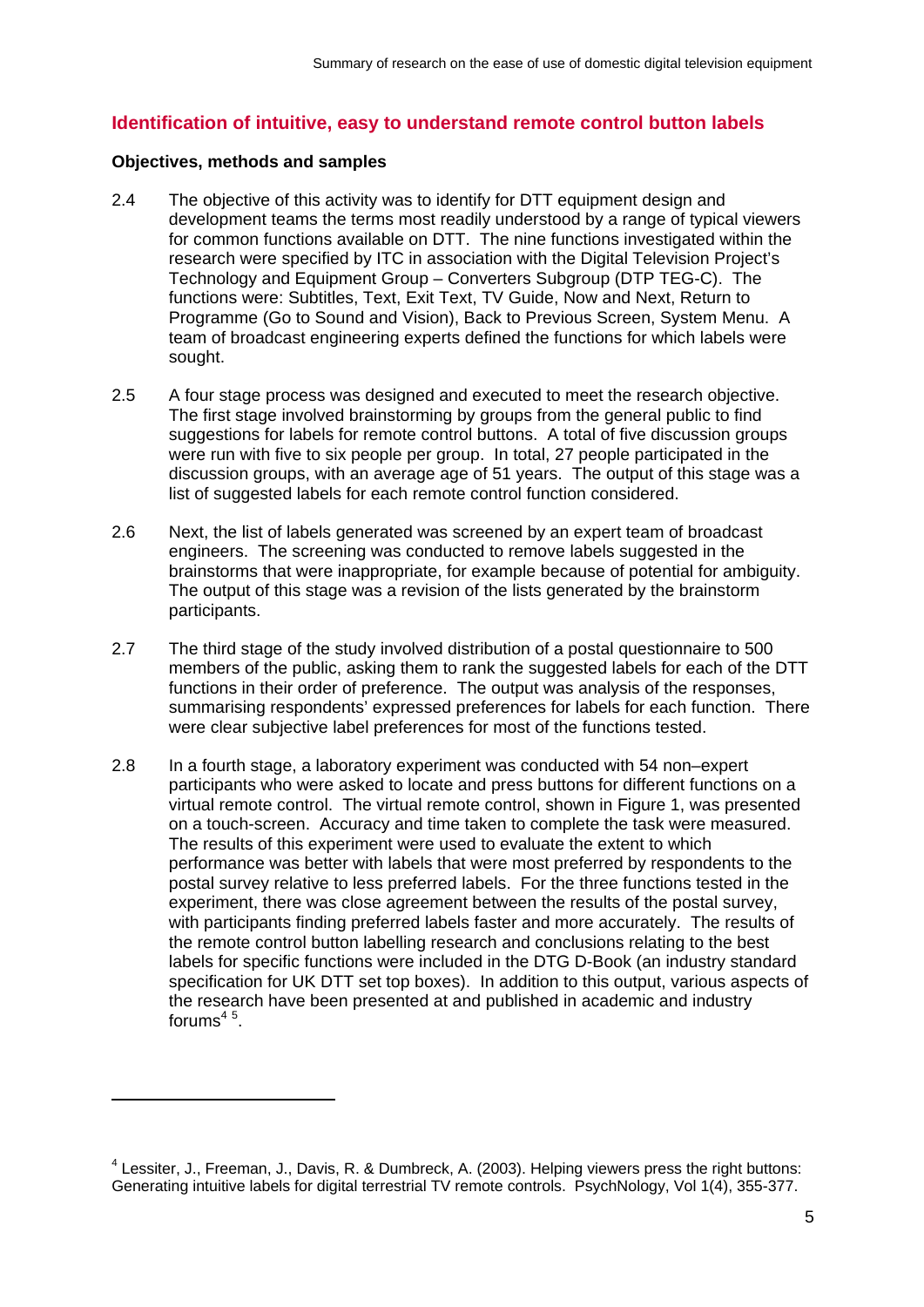#### **Figure 1: 'virtual' remote control presented on touch-screen in laboratory experiment**



#### **Results**

- 2.9 Detailed results in relation to the identification of intuitive button labels for digital terrestrial television remote controls are available in the project reports. Here we present some key results.
	- 2.9.1 Subtitles: The label 'subtitles' was preferred by 61% of respondents compared with 10% for 'subT' and 9% for the internationally recognised (standard) subtitles symbol. This result was borne out in the laboratory experiment where overall people performed well with the 'subtitles' label. 'subT' was found to be an acceptable abbreviated label, particularly for younger participants.
	- 2.9.2 Back to Previous Screen (in any interactive application): For this function, 'back' was the clear winner in both preference (52% rated it as their favourite label) and performance. The label 'back up' is used on many existing remote controls. It was found to be relatively easy to learn albeit not as intuitive as 'back'.
	- 2.9.3 Return to Sound and Vision (from any interactive application): 'Return' and 'TV' scored similarly in terms of preference, with 'return' slightly more

<sup>&</sup>lt;sup>5</sup> Lessiter, J., Freeman, J., Davis, R., & Dumbreck, A. (2004) Understanding DTT remote control button labelling: a multi-method approach. Second European Conference on Interactive Television (euroiTV 2004), University of Brighton, 31st March - 2nd April 2004 (oral presentation).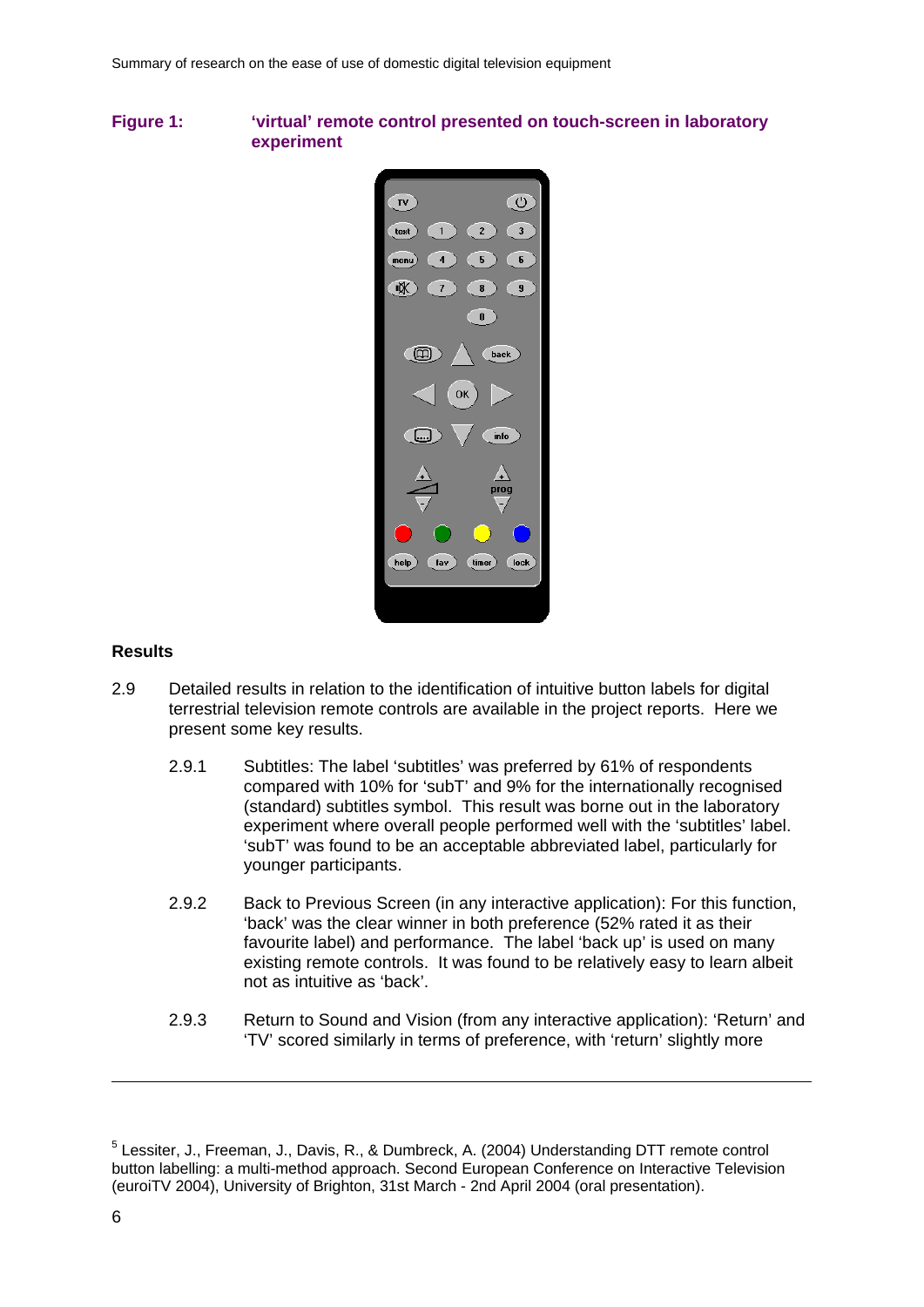popular (31%) than 'TV' (26%). In terms of overall performance, participant's performance on the button identification task was better for the label 'TV' than for 'return'. As an illustration of the detailed data collected for this study, Figure 2 presents results of participants' response times to the different tested labels for the 'Return to Sound and Vision' function. 'TV' was easier than 'return' to learn, and was less easily confused with the 'Back to Previous Screen' function.

#### **Figure 2: example graph, showing mean response times for the label options for the 'Return to Sound and Vision' function**



#### **Return to Sound/Vision - time to correct**

- 2.9.4 Symbols versus text labels: Participants generally preferred text labels to symbols across the range of functions tested. In the laboratory experiment using the virtual remote control, the internationally recognised subtitles symbol was compared with 'subtitles' and 'subT' text labels. The symbol was found to be less intuitive and less easily learned. Symbolic labels may be helpful for some users, such as people for whom text labels are difficult to read or understand. Such users were not separately addressed in this research.
- 2.9.5 Preferred remote control button labels for each of the functions included in this study were selected on the basis of both subjective and behavioural data: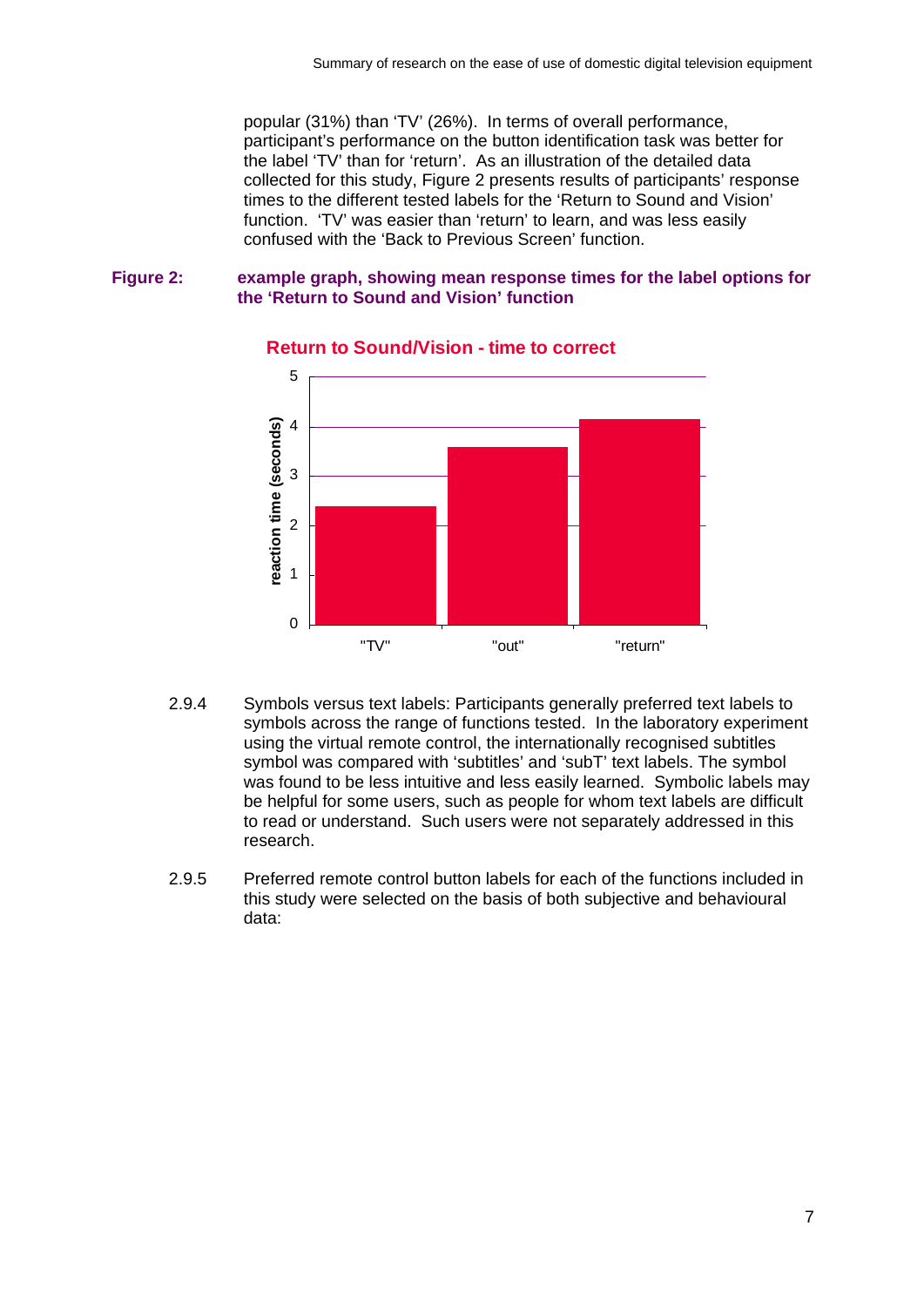| <b>Function</b>                              | <b>Preferred Label</b> |
|----------------------------------------------|------------------------|
| <b>Subtitles</b>                             | subtitles              |
| Return to Programme (Go to Sound and Vision) | <b>TV</b>              |
| <b>Back to Previous Screen</b>               | back                   |
| Text                                         | text                   |
| <b>Exit Text</b>                             | exit                   |
| <b>TV Guide</b>                              | guide                  |
| TV Guide (Now & Next)                        | progs                  |
| <b>System Menu</b>                           | setup                  |

### **Identification of good practice in self-installation and connection instructions for digital terrestrial television**

#### **Objectives, methods and sample**

- 2.10 The objective of this activity was to identify good practice in the provision of selfinstallation and connection instructions for DTT receivers. It was conducted through user trials with the most popular DTT set top boxes on the market at the time of the study (February – May 2004).
- 2.11 A four stage multi-method approach was designed and executed to meet the research objective. The four stages were: (a) a mystery shopping exercise for DTT set top boxes, included in recognition of the importance of a consumer having the necessary equipment (including any cables, leads, and/or batteries that may not be supplied with the set top box) and information prior to attempting to install the set top box; (b) an expert review of current practice in the provision of installation and connectivity instructions; (c) observational trials of nine novice users installing a range of (top-selling) DTT set top boxes using instructions provided by manufacturers; and (d) integration of insights from expert and user evaluations into a prototype checklist summarising best practice in the provision of instructions for selfinstallation of DTT set top boxes.
- 2.12 The main output of this study was a prototype good practice checklist for the provision of easy to use installation and connection instructions for DTT set top boxes. The prototype checklist is presented in Section 4 of this report in a new format.

#### **Results**

2.13 The outputs of the research identifying good practice in design for easy to use domestic digital terrestrial television equipment, and in the provision of easy to use installation and connection instructions, are short prototype checklists. In the following sections we present the prototype checklists.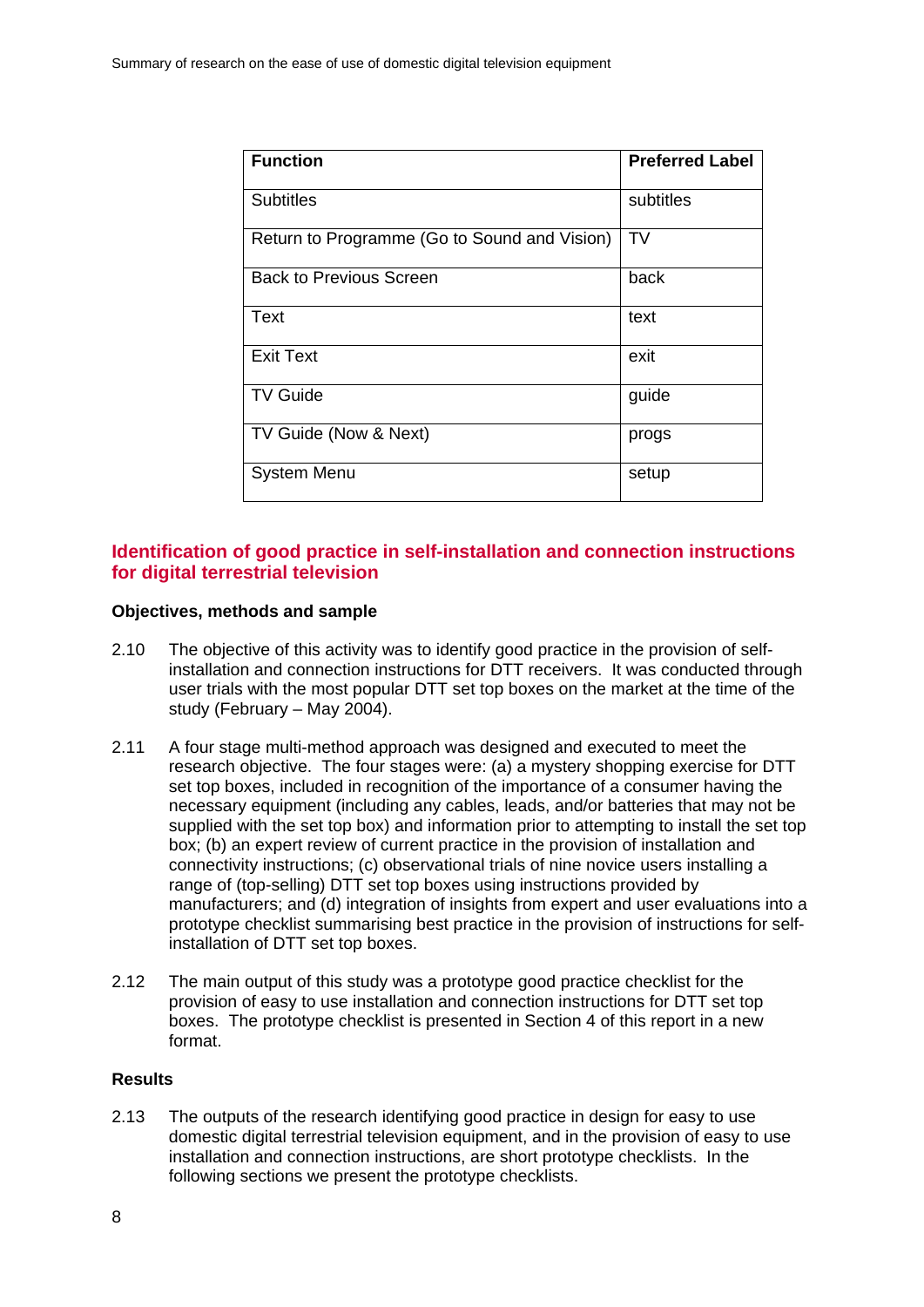- 2.14 In addition to the detailed points included in the checklist, some general insights were derived from the research on identifying good practice in the provision of easy to use self-installation and connection instructions for digital terrestrial television set top boxes. These are summarised below.
	- 2.14.1 Optimising the purchase experience. Better purchase experiences were characterised by retail staff paying attention to: the customer's current situation; the other equipment to which the set top box would be connected; the aerial provision in the planned location of the set top box; and what the consumer hoped to achieve by the purchase. In some outlets high levels of customer service were evident. Better advice and a better service were obtained where sales staff asked more about the customer's requirements. There is a higher chance of a customer having to return to their retail outlet to collect additional leads needed to complete an installation where a salesperson does not take adequate time to understand customer requirements.
	- 2.14.2 Optimising product packaging. Across the set top boxes evaluated wide variation was noted in: the quality of information provided; the simplicity of terminology used to convey the information; and the design of the packaging. As the packaging is one of the customer's first experiences of the set top box, ensuring that it attractively conveys as much information as necessary using simple clear terminology (e.g., product description, services available, which leads are included in the package, whether batteries are included) is most likely to result in a positive purchase experience.
	- 2.14.3 Optimising pre-install information (all sections of the user manual presented before the connection set-up). Good pre-install information can increase a consumer's familiarity with the product. If it is attractive and interesting to read, user confidence and compliance in following the connection and set-up instructions can be raised. Characteristic of better pre-install information was: an intuitive and logical flow to the information presented; full illustrated listing of contents of packaging; provision of a 'quick start guide'; reminders of possible need to get an aerial upgrade and potential to check postcode for coverage; clearly labelled accurate images of front and rear of STB and remote control; jargon-free, accessible and concise terminology throughout.
	- 2.14.4 Optimising installation information. Characteristic of better installation information was: presentation of simplest installations, such as TV-STB, and TV-STB-VCR first; a statement of which (and how many) cables an installation will require before the consumer starts the process; a statement of the functions that will be possible (and not possible) with any given configuration; separate illustrations of different set-ups; provision of information in a step-by-step flow (tied to illustrations/ images); detailing every step in the process, without assuming any step is obvious; presentation of accurate and realistic diagrams/ illustrations; presentation of legible labels on diagrams; presentation to consumers of literature without typographical or factual errors; use of consistent labels and/ or terminology in connection instructions and on the product.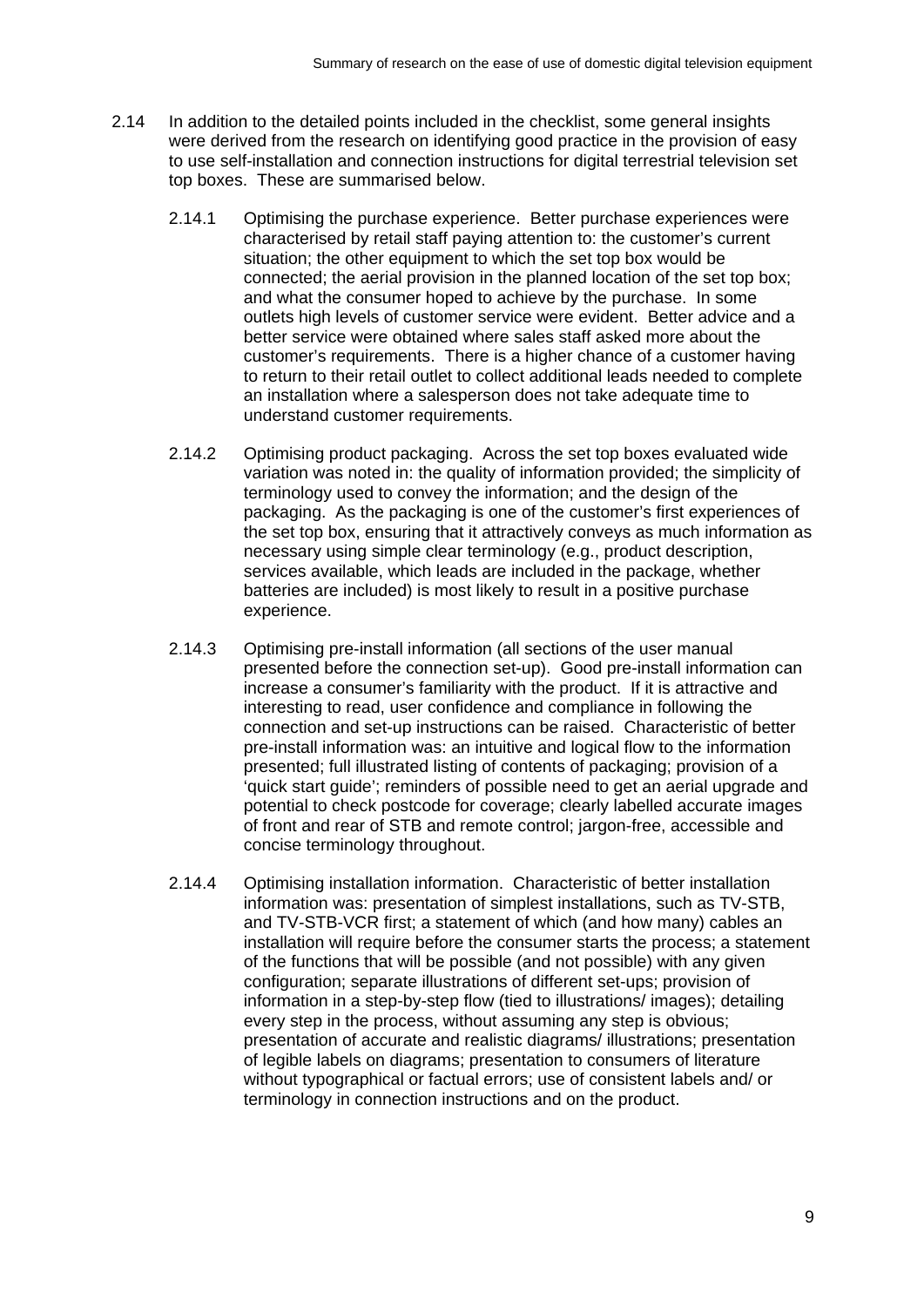### **Brief evaluation of the ease of use of digital terrestrial television personal video recorders**

#### **Objectives, methods and sample**

- 2.15 The objective of this activity was to obtain insight into the usability of solutions for recording television after digital switchover. It was conducted through expert evaluation and small-scale user trials with three DTT personal video recorders available on the market in March 2005.
- 2.16 A three stage research process was designed and executed to meet the research objective. The three stages were: (a) a mystery shopping exercise for DTT personal video recorders; (b) an expert evaluation of the ease of use of the products purchased; and (c) observational trials of three novice participants using the personal video recorders for a range of tasks, including changing channels, finding all channels available, accessing text/radio/TV listings (EPG), timed and immediate recording, and playback.

#### **Results**

- 2.17 Results of this initial evaluation suggested that personal video recorders hold great promise as easy to use recording solutions post digital switchover. The research identified a number of areas for potential improvement in terms of ease of use for current (DTT) personal video recorder products. Improving ease of use in relation to these areas will maximise the benefits of personal video recorders for consumers with limited expertise in using technology.
- 2.18 The mystery shopping exercise again revealed variable levels of service by retailers. A particularly important issue identified in this regard is the need for a common term for personal video recorders to be used in any communications with consumers.
- 2.19 The expert evaluations and user trials conducted for this activity revealed several of the same themes described above reference the evaluations reported above of digital terrestrial television set top boxes. These were in relation to product packaging, connection instructions and operation.
- 2.20 Consistent themes were identified with regard to the ease of operation of the personal video recorders tested. Participants appreciated: (a) the use of intuitive terminology, symbols and labels, both on-screen and on the products' remote controls; (b) clear signposting and good error prevention; (c) clear feedback as to what they were viewing (i.e., whether they were watching broadcast television programmes, programmes recorded previously, or time shifted programmes); (d) remote controls designed according to good practice; and (e) presentation of onscreen information consistent with good practice.
- 2.21 Results of this preliminary evaluation of the usability of personal video recorders have been shared with key stakeholders, including receiver manufacturers, Intellect, the Digital Television Group, and Government (Department of Trade and Industry and Department for Culture, Media and Sport).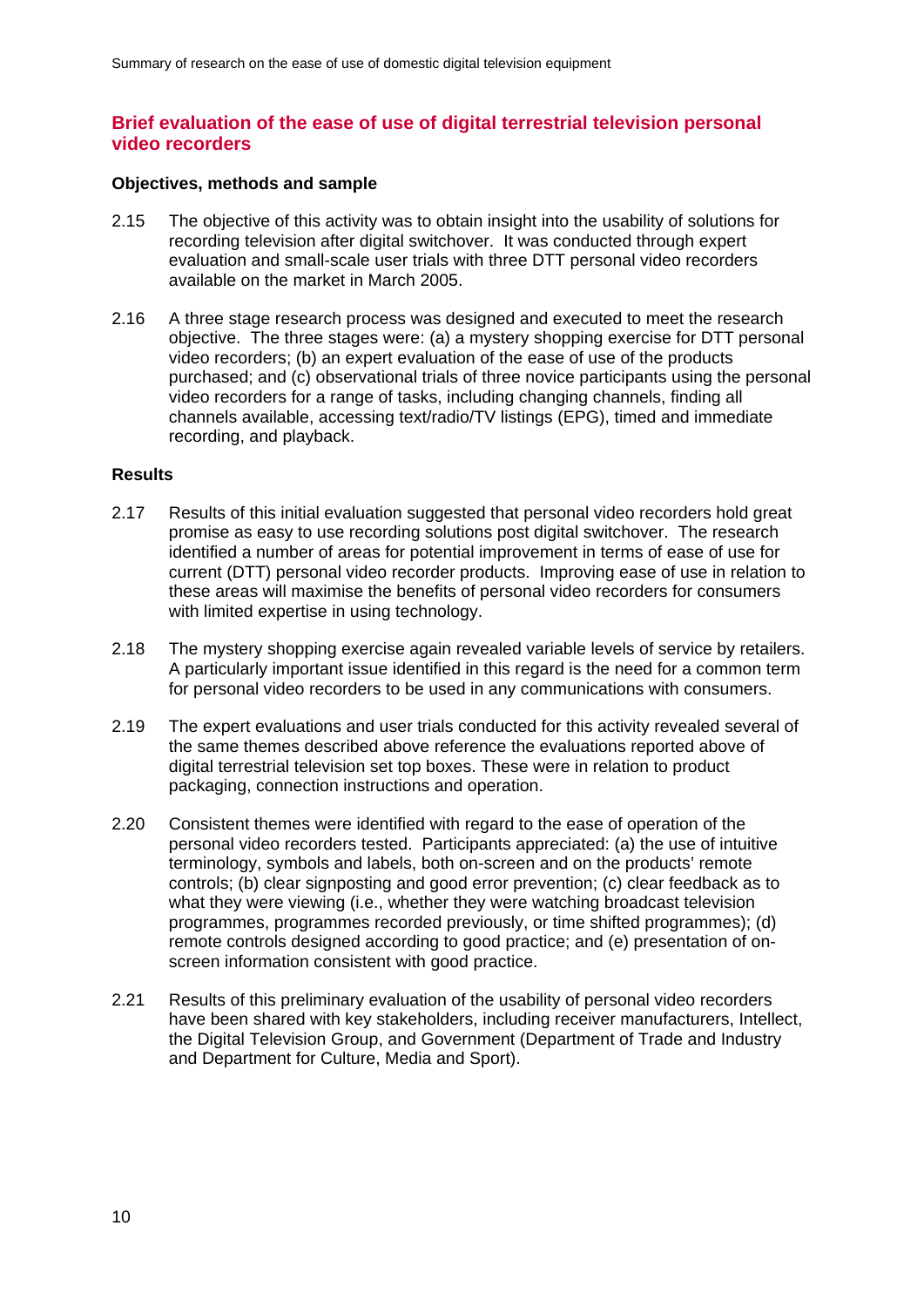# **Section 3**

# Prototype good practice design checklist: user interface design for digital television receivers

- 3.1 The following checklists are based on a mixture of new research and reviews of the literature. They summarise insights obtained into what design aspects of domestic digital television receivers users tend to find easy and difficult to use. Each insight summarises design features that have been found to work well. References are included to lead readers to more detailed information.
- 3.2 The lists are intended to be living documents, and Ofcom would welcome feedback with suggestions for new items or revisions. This can be sent to mailto:dty\_usability@ofcom.org.uk and captioned 'DTV Usability March 2006 – comments'.
- 3.3 Research involving a range of users with different abilities indicates that the following features tend to be associated with good ease of use of domestic digital television equipment:

#### **A. The remote control**

#### **1. Handsets**

Handsets that users tend to find easy to use are those that are:

- well balanced and sized, and shaped to be held and manipulated using either hand $6.7$ ;
- easy to grip, made from non-slip material<sup>68</sup>;
- easy to read and have glare free labels that can be read in various lighting conditions<sup>9</sup>;
- able to operate the digital receiver from a wide range of angles, so not requiring an accurate aim of the handset $910$ :

<sup>&</sup>lt;sup>6</sup> ITC/Consumers' Association (Freeman, J., Lessiter, J., Williams, A., & Harrison, D.) (January, 2003). Easy TV 2002 Research Report.

 $7$  For more information on anthropometric data see Department of Trade and Industry (May, 1998) Adult Data: The Handbook of Adult Anthropometric and Strength Measurements – Data for Design Safety. DTI Publications.

<sup>&</sup>lt;sup>8</sup> Pheasant, S. (2002) Bodyspace: Anthropometry, Ergonomics and the Design of Work. 2nd Edition. Taylor & Francis.

 $9$  RNIB (2000) Guidelines for the design and development of a universal TV/VCR remote control unit

for visually impaired people: http://www.rnib.org.uk/wesupply/products/remote.htm, accessed 2003.<br><sup>10</sup> Gill, J. (2002) Inclusive Design of Interactive Television: http://www.tiresias.org/reports/dtg.htm, accessed 2003.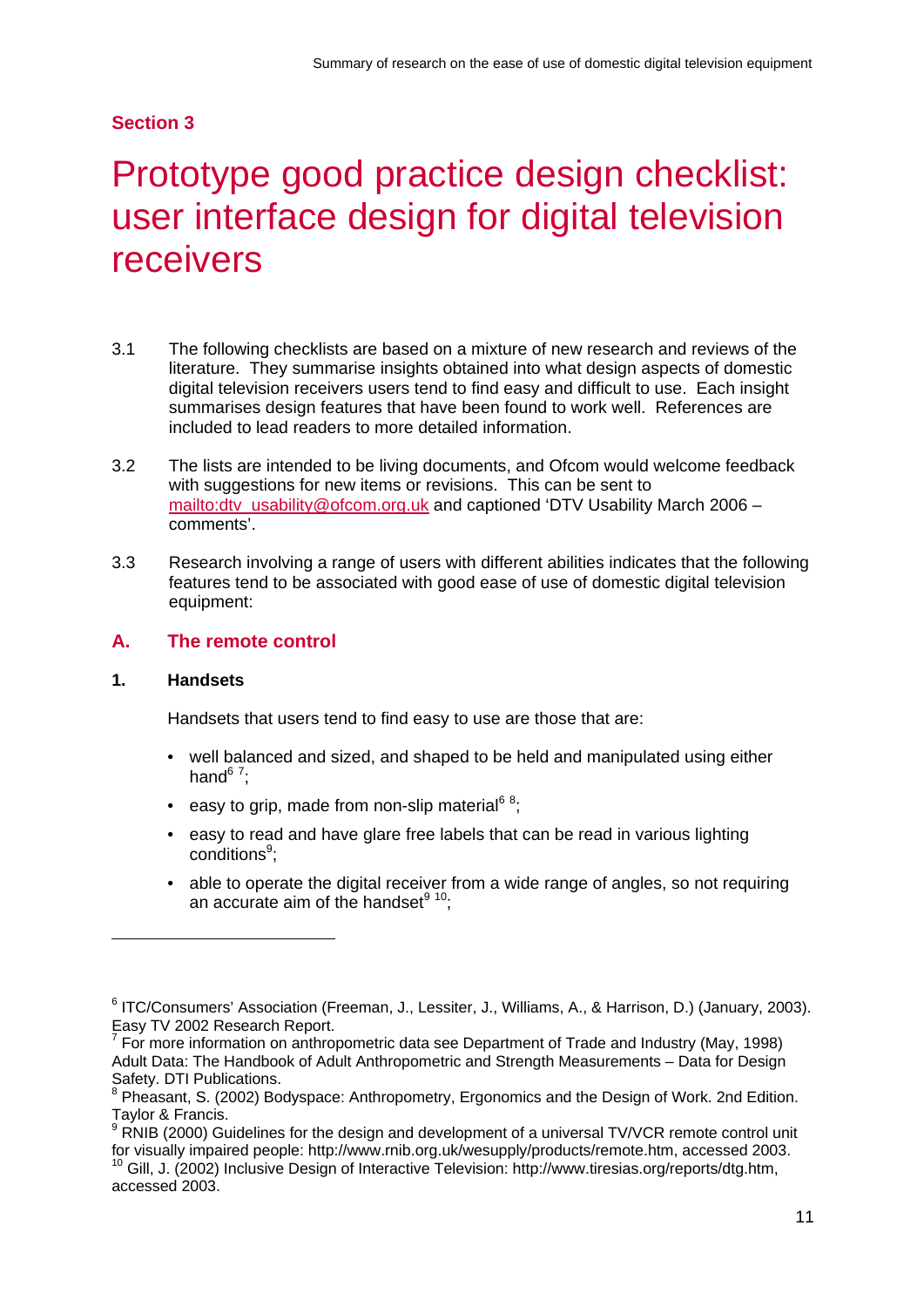• of a size that enable larger buttons, labels, and spaces between buttons $6$ .

#### **2. Button layout and design**

Button layouts and designs that tend to help users are those that:

- group buttons of similar functional categories together $11 12$ .
- vary the spacing between buttons $11$ :
- position the most frequently used buttons in easy to find locations<sup>11 12 13 14</sup>;
- use a raised dot ('nib') on the number '5' button $11$   $12$   $15$ .
- position buttons in a way that is consistent with functions, for example positioning the "channel up" button above the "channel down" button; or the "volume up" to the right or above the "volume down" button $16$ ;
- have button shapes that are consistent with their function, for example using arrow shaped buttons for navigation<sup>12 16</sup>:
- use concave buttons with clear ridges to make them easier to find and more comfortable to press<sup>11 16</sup>:
- accurately represent the colour buttons (red, green, yellow, blue), in the order they appear in on-screen menus, and that do not use any of the colour buttons more than once<sup>12 14 17</sup>.
- have good contrast between the buttons, labels and background<sup>11 16</sup>:
- use buttons of a size that are large enough to select discretely<sup>11 12</sup>:
- use toggle buttons to a minimum, and where they are used, that switch between as few states as possible<sup>11</sup>;
- provide a simple feedback mechanism to confirm a button press (e.g., a click)<sup>18</sup>;
- include clear, legible, and durable button labels that are consistent with any onscreen text<sup>19'20</sup><sup>21</sup><sup>22</sup>.

http://trace.wisc.edu/docs/consumer\_product\_guidelines/consumer.htm, accessed 2003.

http://trace.wisc.edu/docs/consumer\_product\_guidelines/consumer.htm, accessed 2003.

<sup>&</sup>lt;sup>11</sup> RNIB (2000) Guidelines for the design and development of a universal TV/VCR remote control unit for visually impaired people: http://www.rnib.org.uk/wesupply/products/remote.htm, accessed 2003.

<sup>12</sup> ITC/Consumers' Association (Freeman, J., Lessiter, J., Williams, A., & Harrison, D.) (January, 2003) Easy TV 2002 Research Report.

<sup>&</sup>lt;sup>13</sup> e.g., DTP-TEG-C(03)2 Draft Minimum Remote Control Specification for DTT adaptors.<br><sup>14</sup> RNIB (Miller, C.) (March 2004) Guidelines for designers of digital TV user interfaces:

http://www.rnib.org.uk/xpedio/groups/public/documents/publicwebsite/public\_userinterfaces.doc, accessed 2005.

<sup>&</sup>lt;sup>15</sup> European Telecommunications Standards Institute (ETSI) standard ES 201 381 for tactile identifiers.

 $16$  Trace R & D Centre, University of Wisconsin-Madison (working draft, 1992) Accessible Design of Consumer Products: Guidelines for the Design of Consumer Products to Increase their Accessibility to People with Disabilities or Who Are Ageing:

<sup>&</sup>lt;sup>17</sup> Serco Usability Services (2000) Interactive TV and Electronic Programme Guides: Usability Guidelines: http://www.usability.serco.com/research/susepgguide.pdf, accessed 2003.

<sup>&</sup>lt;sup>18</sup> Trace R & D Centre, University of Wisconsin-Madison (working draft, 1992) Accessible Design of Consumer Products: Guidelines for the Design of Consumer Products to Increase their Accessibility to People with Disabilities or Who Are Ageing: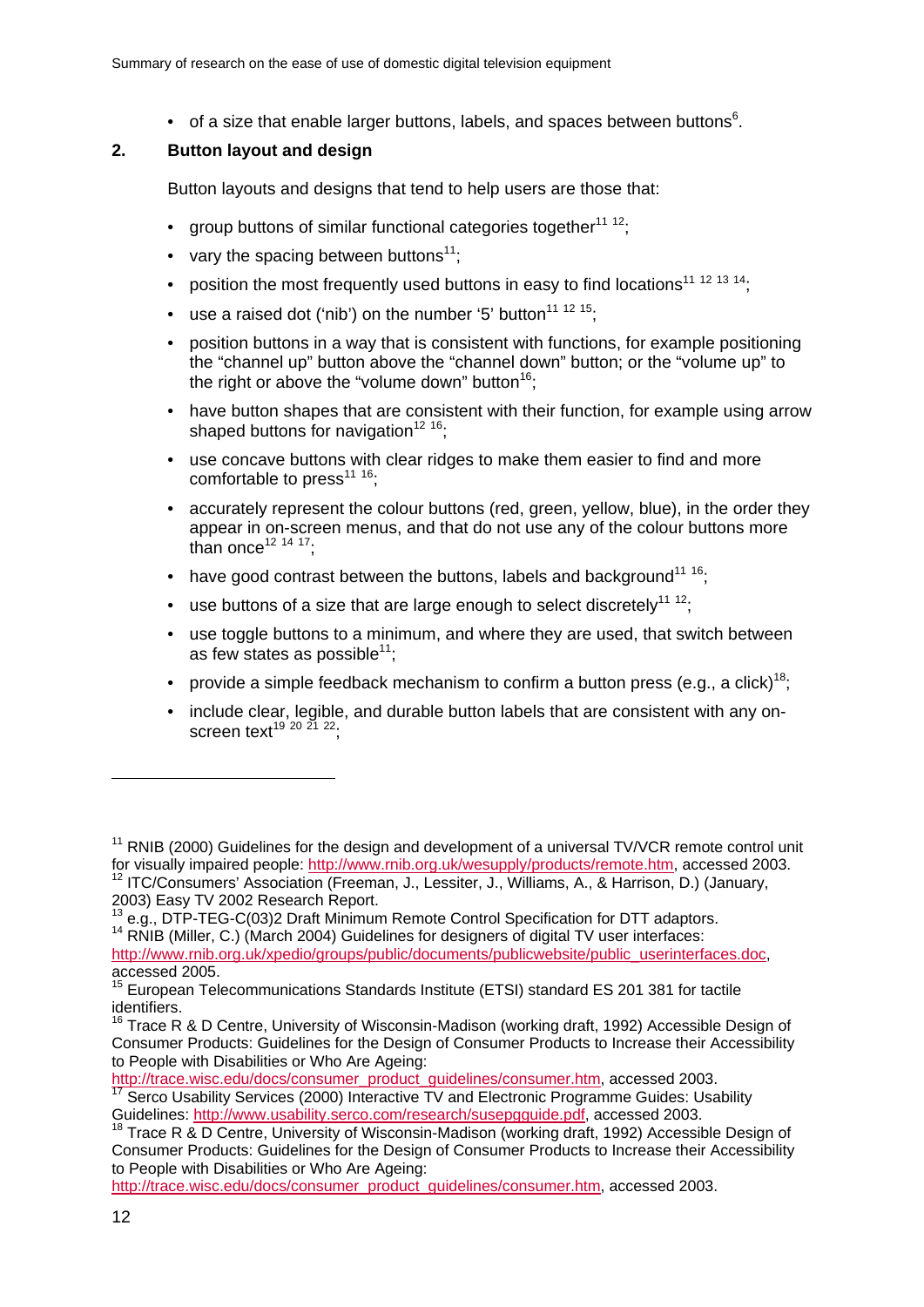- use symbols to a minimum, and only standard (or very clear) symbols $^{22}$ ;
- enable buttons to be intuitively differentiable by size, shape and texture<sup>19 22 23</sup>.

### **B. The on-screen display**

#### **1. On-screen text – Physical properties**

Physical properties of the text that tend to help users are those that:

- use good contrast between text and background<sup>19 20 24 25</sup>:
- have a limited number of colours on any screen<sup>25</sup>:
- use only well understood symbols and colour conventions<sup>24 26</sup>;
- apply a text style that is legible and readable (e.g., with consideration given to font, weight and case)<sup>20 24 27</sup>:
- use fonts of sufficient size, ideally with user control of font size<sup>19 23 24 28</sup>:
- have minimal well spaced text in on-screen menus<sup>22 29</sup>:
- $\bullet$  do not use moving text<sup>22 24</sup>:

- use rules, guides and markers to optimise clarity of information layout and help direct the user's attention<sup>22 24</sup>:
- are consistent (e.g., across different menus and pages, between on-screen prompts and remote control buttons, and in button sequences for different functions) $30\,31$ .

 $^{22}$  Trace R & D Centre, University of Wisconsin-Madison (working draft, 1992). Accessible Design of Consumer Products: Guidelines for the Design of Consumer Products to Increase their Accessibility to People with Disabilities or Who Are Ageing:

http://trace.wisc.edu/docs/consumer\_product\_guidelines/consumer.htm, accessed 2003. <sup>23</sup> Gill, J., (2002) Inclusive Design of Interactive Television: http://www.tiresias.org/reports/dtg.htm, accessed 2003.

 $24$  RNIB (Miller, C.) (March 2004) Guidelines for designers of digital TV user interfaces: http://www.rnib.org.uk/xpedio/groups/public/documents/publicwebsite/public\_userinterfaces.doc, accessed 2005.

 $25$  Darby, S. (May 1997) Enhancing the Accessibility of Digital Television for Visually Impaired People. (Edited by Paul Snee). RNIB Publication: http://www.rnib.org.uk/wesupply/products/digtv.htm, accessed 2003.

<sup>27</sup> For more information on the Tiresias family of typefaces see www.tiresias.org.<br><sup>28</sup> Usher UK: Usher UK's Response to the Communications Bill:

http://www.usheruk.org.uk/download/uukcommsbillresp.htm, accessed 2003.

 $19$  RNIB (2000) Guidelines for the design and development of a universal TV/VCR remote control unit for visually impaired people: http://www.rnib.org.uk/wesupply/products/remote.htm, accessed 2003.

 $^{20}$  Silver, J., Gill, J., Sharville, C., Slater, J., & Martin, M. (2000) A new font for digital television subtitles: http://www.tiresias.org/fonts/design\_report\_sf.htm, accessed 2003.

<sup>&</sup>lt;sup>21</sup> ITC/Consumers' Association (Freeman, J., Lessiter, J., Williams, A., & Harrison, D.) (January, 2003) Easy TV 2002 Research Report.

<sup>&</sup>lt;sup>26</sup> Trace, University of Wisconsin-Madison [Jan 1998] Accessible Design of Consumer Products, Section 1: Output/Displays.

<sup>&</sup>lt;sup>29</sup> Office of the e-envoy, UK online: http://www.e-envoy.gov.uk/ see Guidelines for UK Government Websites – Illustrated Handbook for Web Management Teams (May 2002) Ch. 5: Developments (5.2: Your Website on Television), accessed 2003.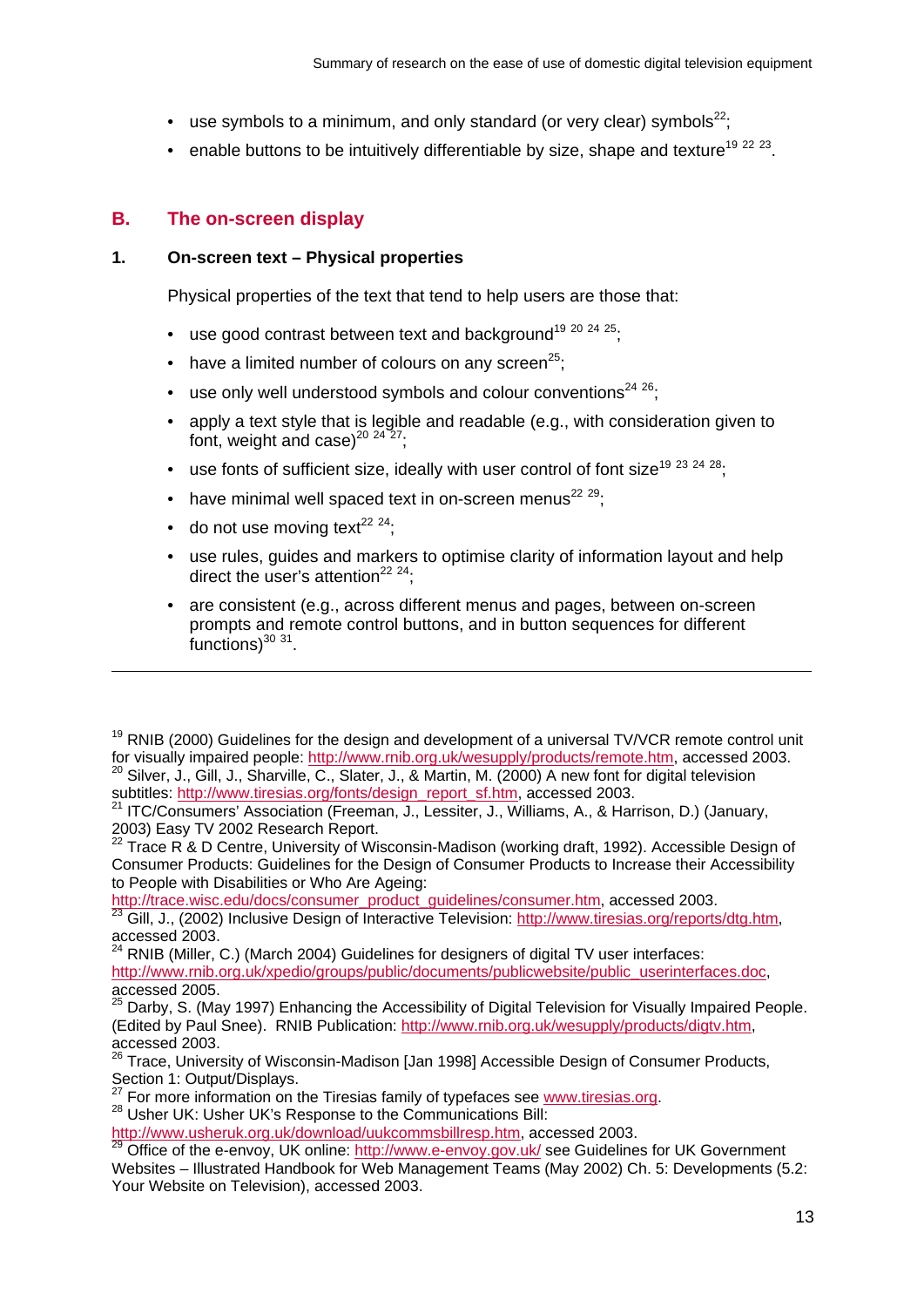#### **2. On-Screen Text – Semantic Properties**

Semantic properties of the text that tend to help users are those that:

- use abbreviated words to a minimum<sup>32</sup>;
- where possible, accompany words with pictures or icons $32$ .
- use simple, unambiguous language and active, direct statements $^{32}$ :
- convey important information with appropriate prominence<sup>32</sup>;
- make good use of channel groupings (e.g., by genre) that include all available (including radio) channels to help in channel searches $^{30}$   $^{31}$   $^{33}$ ;
- require a minimum number of button presses to reach a destination within menu  $structures<sup>32</sup>$ .

#### **3. On-Screen Processes and Services**

Designs of on-screen processes and services that tend to help users are those that:

- provide clear feedback to indicate and acknowledge delays in the system response<sup>31</sup> 34.
- include easy and intuitive prompts on all menus to take the user back to the previous screen and back to normal television viewing $32\,35$ ;
- use consistent layouts (e.g., placement of icons) and processes (e.g., actionresponse sequences) to access information  $30\,33$ .
- present on-screen information that corresponds directly to remote control buttons and labels $30$ :
- provide cues to users, to help navigation  $36$ ;
- use a minimum number of steps to complete a process;

http://trace.wisc.edu/docs/consumer\_product\_guidelines/consumer.htm, accessed 2003.

<sup>&</sup>lt;sup>30</sup> Serco Usability Services (2000) Interactive TV and Electronic Programme Guides: Usability Guidelines: http://www.usability.serco.com/research/susepgguide.pdf, accessed 2003.

<sup>&</sup>lt;sup>31</sup> Lessiter, J., Freeman, J., & Dumbreck, A. (2005) Personal video recorders: Usability insights. Product Usability in the Digital Age, 11th October 2005, Intellect Offices, Russell Square House, London (oral presentation).

 $32$  Trace R & D Centre, University of Wisconsin-Madison (working draft, 1992) Accessible Design of Consumer Products: Guidelines for the Design of Consumer Products to Increase their Accessibility to People with Disabilities or Who Are Ageing:

<sup>&</sup>lt;sup>33</sup> ITC/Consumers' Association (Freeman, J., Lessiter, J., Williams, A., & Harrison, D.) (January, 2003) Easy TV 2002 Research Report.

<sup>&</sup>lt;sup>34</sup> RNIB (Miller, C.) (March 2004) Guidelines for designers of digital TV user interfaces: http://www.rnib.org.uk/xpedio/groups/public/documents/publicwebsite/public\_userinterfaces.doc, accessed 2005.

<sup>&</sup>lt;sup>35</sup> See Lessiter, J., Freeman, J., Davis, R. & Dumbreck, A. (2003) Helping viewers press the right buttons: Generating intuitive labels for digital terrestrial TV remote controls. PsychNology, Vol 1(4), 355-377.

<sup>36</sup> ITC/Consumers' Association (Freeman, J., Lessiter, J., Williams, A., & Harrison, D.) (January, 2003) Easy TV 2002 Research Report.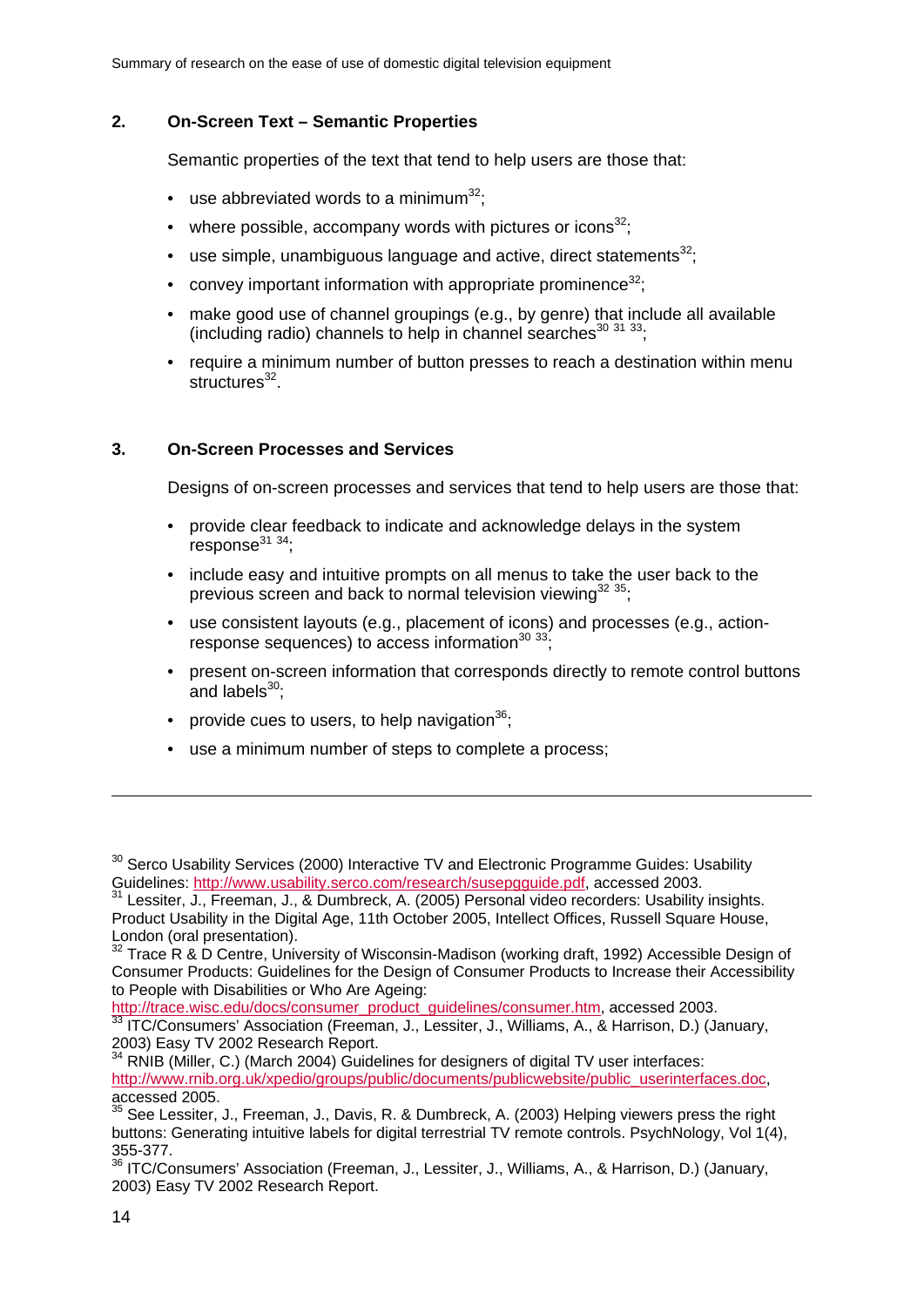- use shortcuts wherever possible $36$ ;
- allow users to view a programme while simultaneously accessing an information service<sup>37</sup>;
- minimise the need for users to repeatedly switch between screens during interactive service use $36$ :
- support direct (single-button) access to subtitles $^{36}$ ;
- keep subtitles activated until the user switches them off (i.e., that do not require reactivation after a channel change) $37$ ;
- inform users if no subtitles are available for some programmes where the user has activated subtitles;
- minimise delays in system response:
- request users to specify their television aspect ratio when first installing their set top bo $x^{36}$ .

#### **C. The Digital Receiver**

Designs of the digital receiver that tend to help users are those that:

- enable users to perform some basic operations (channel up/down, volume control, power on/off) without the remote control<sup>36</sup> 37;
- provide a simple way to reboot the set top box without the user having to disconnect the receiver from the mains.

<sup>&</sup>lt;sup>37</sup> RNIB (Miller, C.) (March 2004) Guidelines for designers of digital TV user interfaces: http://www.rnib.org.uk/xpedio/groups/public/documents/publicwebsite/public\_userinterfaces.doc, accessed 2005.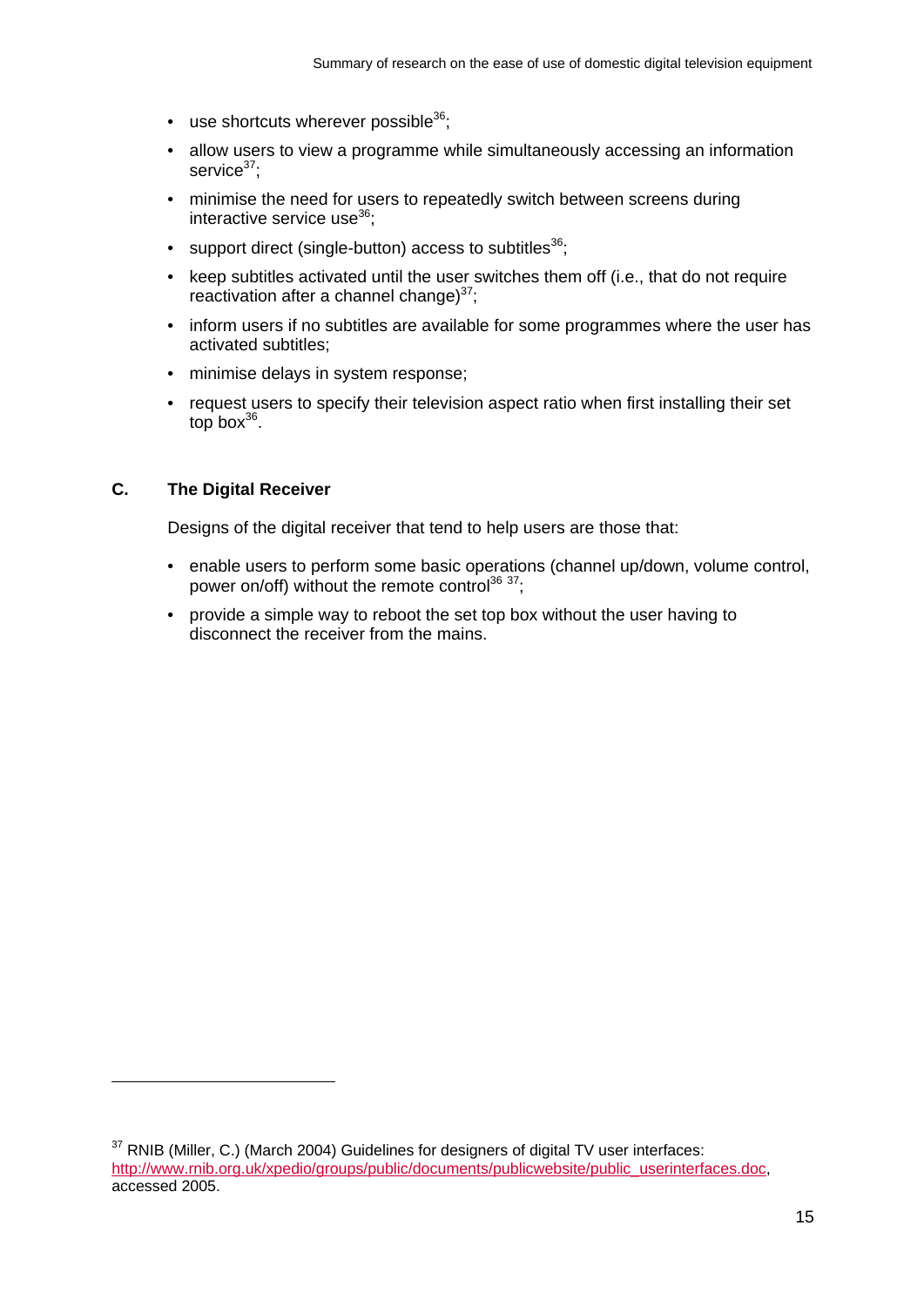# **Section 4**

# Prototype good practice design checklist: easy to use set-up and connection instructions for digital terrestrial television set-top boxes<sup>38</sup>

4.1 This checklist summarises the features of product literature (including product packaging, quick start guide and the user manual), on-screen instructions and hardware design that users tend to find helpful in the connection and set-up of digital terrestrial set-top boxes.

## **1. Packaging**

• Package labelling that users tend to find most useful provides sufficient information about the product content and product features.

## **2. Pre-installation instructions**

Pre-installation instructions that users tend to find most helpful are those that:

- inform users that there are different options for connecting their new equipment with their existing equipment and guide them to the most suitable option;
- specify the equipment requirements for each basic connection option<sup>39</sup>;
- provide text instructions and diagrams for the most basic connection options (i.e., television only; television and video cassette recorder);
- present each connection option separately $40$ ;
- indicate whether the set top box has re-modulated output and explains the relative merits of using a re-modulated output as opposed to a Scart connection;
- provide connection options for more complex clusters of home entertainment equipment in a separate section.

4.2 

 $39$  For example, you will have... [x scart sockets on television/video cassette recorder]; you will need... Ix cables of each type] of which... Ix cables] are provided with this product; with this connection set-up you will be able to… [functions enabled].

<sup>&</sup>lt;sup>38</sup> The information contained in this checklist for easy to use connection instructions for digital terrestrial television set top boxes was based on primary research (user trials and expert evaluations) conducted by i2 media research ltd. under contract to Ofcom in 2004. All of the points contained in this section are based on these evaluations of products on sale in the UK in 2004.

<sup>40</sup> Consumers find it helpful when the connection diagrams available show all elements present in their own equipment.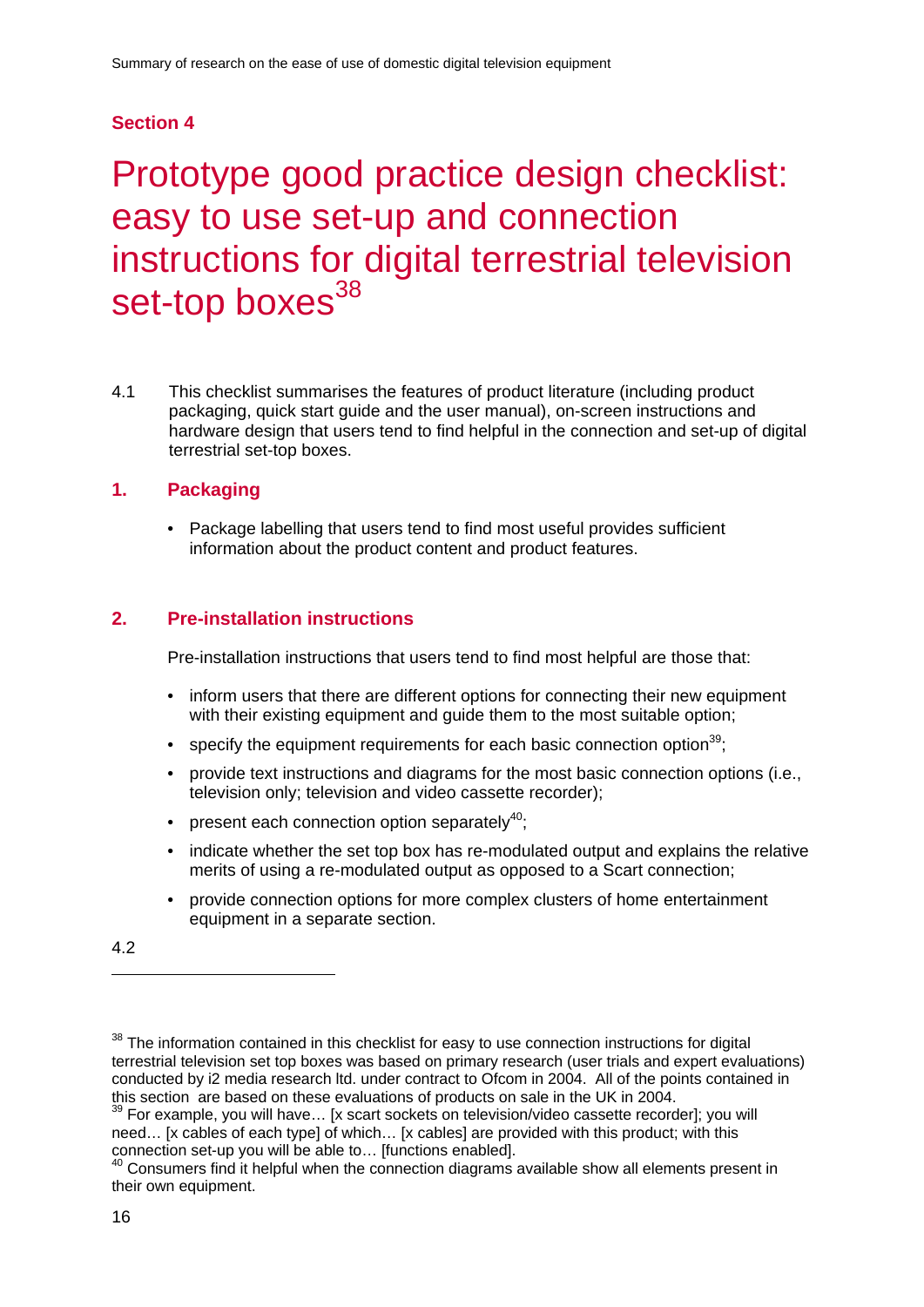## **3. Step-by-step installation instructions**

Instructions that users tend to find helpful are those that:

- present each connection step separately and provide both picture and text for each connection step $41$ :
- bullet-point or number each step of the text instructions;
- document every step, including obvious steps, such as switching the products on and off;
- clearly state when the order of steps is important<sup>42</sup>;
- provide in one place all the connection information a user might need<sup>43</sup>;
- provide detailed guidance for set-up using the on-screen display;
- present corresponding screen shots to accompany each step of the on-screen display set-up;
- indicate when to use the television remote control and when to use the set top box remote control;
- provide troubleshooting options where appropriate<sup>44</sup>:
- display an on-screen message to indicate if the aerial cable is not inserted correctly $45$ ;
- avoid unnecessary on-screen display set-up options $46$ :
- explain how to change channels after completing the on-screen display set-up.

# **4. Diagrams and illustrations**

Users tend to find diagrams most useful when they:

- illustrate the rear panel of the set top box as accurately as possible;
- unambiguously illustrate other products in the home entertainment set-up (e.g., television/video cassette recorder);
- illustrate the typical rear panels of other products (television/video cassette recorder $147$ :

<sup>&</sup>lt;sup>41</sup> Consumers tend to value having both pictures and descriptions for each step, enabling them to cross-check each step.

 $42$  For example, it is easier for consumers to insert the second scart plug if its socket is unobstructed by a first scart; consumers can fail to respond to on-screen instructions that they do not expect.<br><sup>43</sup> Some users prefer not to have to flick between several pages in a manual, preferring a concise

quick start guide.

<sup>44</sup> For example, 'If television pictures are the wrong colour, check scart connectors have been fully inserted'.

 $45$  For example, 'Check you have inserted the rooftop aerial cable. This may have previously been located in the back of your television or video cassette recorder'.

<sup>46</sup> Some consumers do not understand on-screen requests, for example, to choose between television output of 'RGB', 'video' and 's-video'.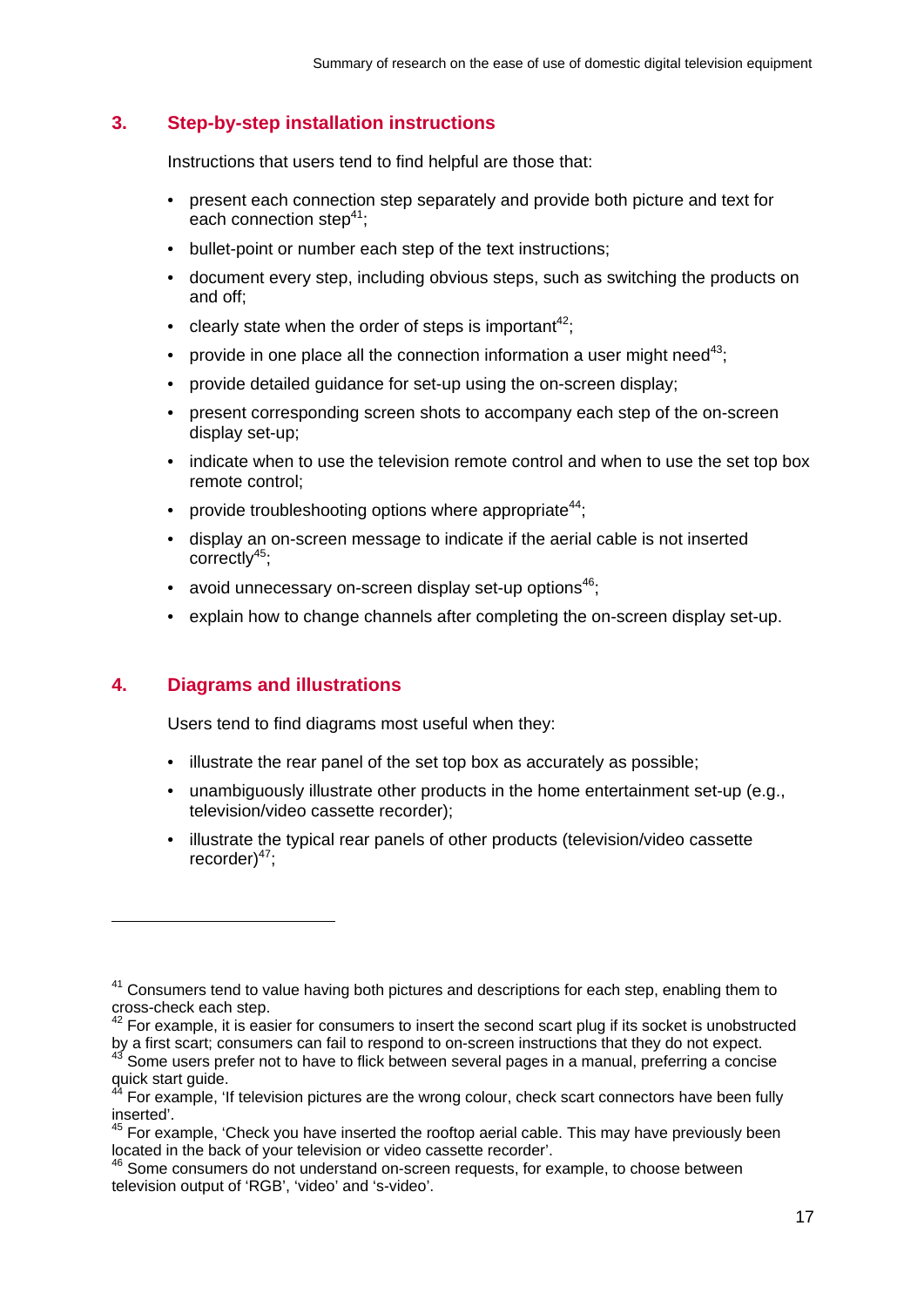- illustrate the cable connectors realistically and accurately rather than with, for example, arrows so that they are identifiable to novice users;
- have clear and readable details (e.g., sockets, labels and cables);
- illustrate all cables and connectors (including power cables shown complete with connectors);
- clearly distinguish the main aerial cable from other aerial (loop through/ remodulated) cables $48$ .

## **5. Wording and terminology**

Wording and terminology that users tend to find most helpful are those that:

• provide simple reasons why various steps are necessary<sup>49</sup>. For instance:

 describing the functional benefits of scart connections (e.g., picture quality and automatic functions);

 informing that the remote controls of set top boxes could also control other products including televisions and video cassette recorders;

 suggesting ways of checking whether digital or analogue television outputs are being viewed;

- use consistency in labelling (i.e., within the manual, and between the manual and the set top box);
- provide and describe alternative labels where appropriate (e.g., for scart sockets  $-$ AV, EuroAV, EXT);
- employ simple intuitive phrasing (e.g., 'aerial in' is better than 'RF in').

#### **6. Hardware**

Users tend to find the connection and set-up process easier when the hardware:

- provides clearly visible labels on the rear of the set top box $50$ .
- is supplied with suitable Scart and/or RF coaxial cables as appropriate.
- Users tend to find helpful hardware-related instructions that:

 $47$  Include a statement that the diagrams may not perfectly match the consumers' product(s), for example, the sockets may be in a slightly different position.

 $48$  Consumers are better able to identify the main rooftop aerial cable when it is represented using an aerial symbol and accompanying instructions note that it that it might 'previously have been plugged into the back of the television/video cassette recorder'.

<sup>&</sup>lt;sup>49</sup> Providing explanations increases users' compliance in following instructions and helps them with troubleshooting

<sup>50</sup> For example, moulded labels should be coloured to contrast with the background.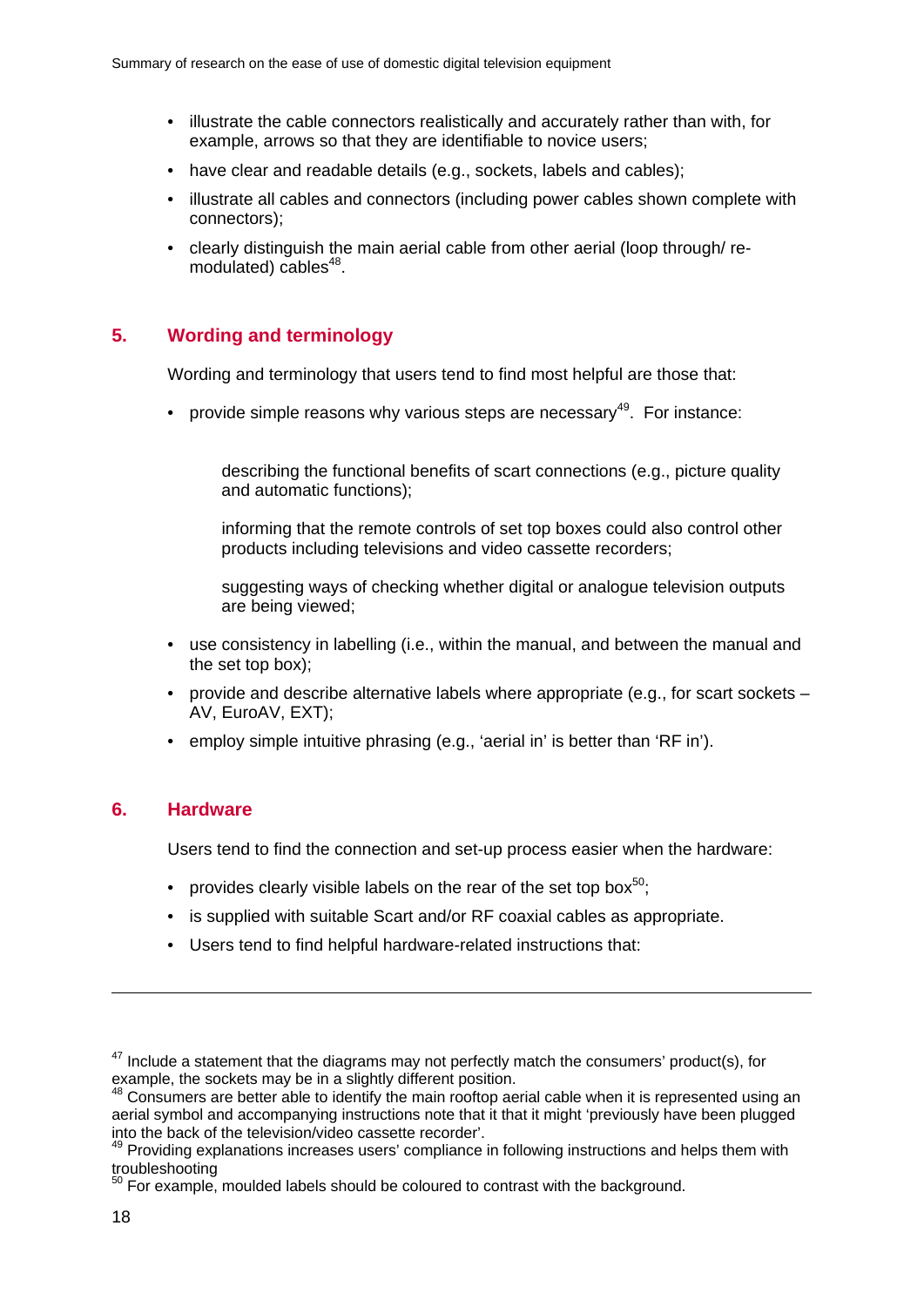- suggest that a degree of force may be required to fully connect scart cables;
- state that the Scart cables supplied should be used for connecting the set top box to the television where possible $51$ .

### **7. General appearance**

Users tend to find helpful instructions that:

• appear un-intimidating and easy to read for novice user

<sup>&</sup>lt;sup>51</sup> Because other Scart cables may not be correctly wired.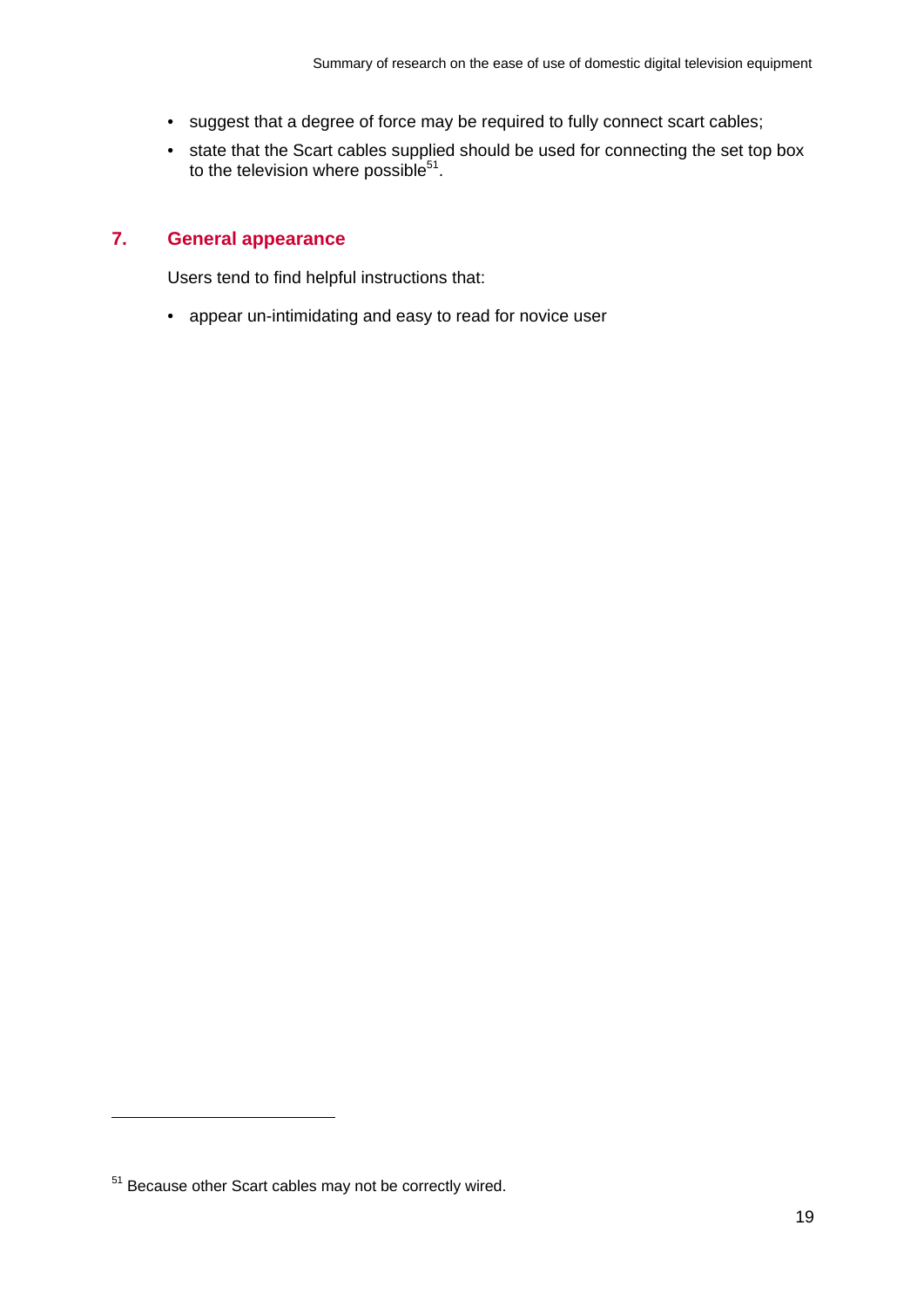# **Annex 1**

# Publications from this research

#### **Academic publications and presentations based on the research described**

 Lessiter, J., Freeman, J., Davis, R. & Dumbreck, A. (2003). Helping viewers press the right buttons: Generating intuitive labels for digital terrestrial TV remote controls. PsychNology, Vol 1(4), 355-377.

 Lessiter, J., Freeman, J., Davis, R., & Dumbreck, A. (2004) Understanding DTT remote control button labelling: a multimethod approach. Second European Conference on Interactive Television (euroiTV 2004), University of Brighton, 31st March - 2nd April 2004 (oral presentation).

 Lessiter, J., Freeman, J., Davis, R. & Dumbreck, A. (2003). Button labelling for DTT remote controls. (Workshop presentation – position statement) HCI 2003, Workshop 8: Accessibility Issues for Interactive Television. 9 September, University of Bath, UK (oral presentation).

 Freeman, J. & Lessiter, J. (2003). Using attitude based segmentation to better understand viewers' usability issues with digital and interactive TV. Euro iTV, 2-4 April, Royal Albion Hotel (hosted by The University of Brighton), Brighton, UK (oral presentation).

#### **Oral presentations to industry forums**

 Lessiter, J., Freeman, J., & Dumbreck, A (2005). Personal video recorders: Usability insights. Product Usability in the Digital Age, 11th October 2005, Intellect Offices, Russell Square House, London

 Lessiter, J., Freeman, J., & Dumbreck, A (2005). Personal video recorders: An easy recording solution for DSO? DTG DSG Meeting, St. Margarets, 13th July 2005

 Lessiter, J., Freeman, J., & Dumbreck, A. (2004). Insights on user experience and best practice for self-install connection instructions for DTT STBs. DTG Meeting, St. Margarets, 29th March 2004.

 Freeman, J., Dumbreck, A., & Lessiter, J. (2003). Understanding the Digital TV switch-over process. DTI Conference Centre, (24th November) London, UK

 Lessiter, J., Freeman. J. & Dumbreck, A. (2003). A design checklist for ease of use of DTT receivers. Digital Terrestrial Television Product Usability Seminar (organised by Intellect), 10th July, DTI Conference Centre, London, UK.

 Lessiter, J., Freeman. J. & Dumbreck, A. (2003). New research on remote control labelling for DTT. Digital Terrestrial Television Product Usability Seminar (organised by Intellect), 10th July, DTI Conference Centre, London, UK.

 Freeman, J. & Harrison, D. (2002). Easy TV Initiative: Background and Latest Research. The ITC, Design Council, and Consumers' Association's 'Easy TV Scotland', 27th June 2002, The Lighthouse, Glasgow, Scotland.